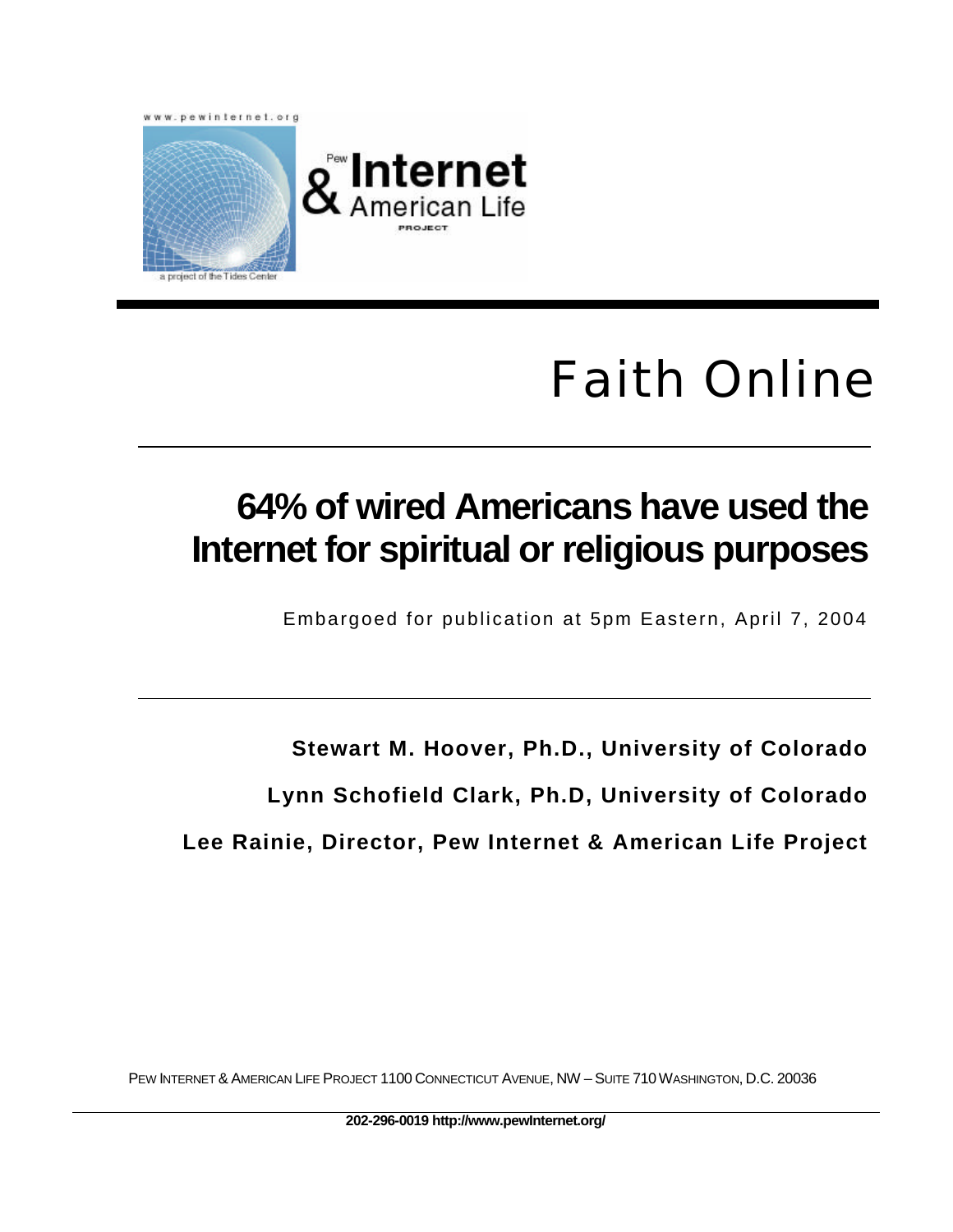### Summary of Findings

#### **64% of the nation's 128 million Internet users have done things online that relate to religious or spiritual matters.**

Nearly two-thirds of the adults who use the Internet in the United States have used the Internet for faith-related matters. That represents nearly 82 million Americans. Among the most popular and important spiritually-related online activities:

- **1** 38% of the 128 million Internet users have sent and received email with spiritual content.
- n 35% have sent or received online greeting cards related to religious holidays.
- **1** 32% have gone online to read news accounts of religious events and affairs.
- 21% have sought information about how to celebrate religious holidays.
- **n** 17% have looked for information about where they could attend religious services.

This figure represents a substantially higher number of online religious faith seekers than the Pew Internet & American Life Project has measured before. We used a new battery of questions to prompt Internet users recollections of the things they do online related to spiritual activities.

#### **Those who use the Internet for religious or spiritual purposes are more likely to be women, white, middle aged, college educated, and relatively well-to-do.**

The online faithful are somewhat more active as Internet users than the rest of the Internet population. On a typical day, 63% of them are online. Some 56% of them have been online for six years or longer. And 60% have broadband connections somewhere in their life (at home or at work), compared to 54% of all Internet users.

- n 55% of the online faithful are women, compared to the overall Internet population, which is 50-50 in its gender composition.
- **n** 83% are white, compared to the overall Internet population, which is 75% white.
- n 49% have college educations, compared to 36% of the entire Internet population.

This Pew Internet & American Life Project report is based on the findings of a daily tracking survey on Americans' use of the Internet. All numerical data was gathered through telephone interviews conducted by Princeton Survey Research Associates between November 18 and December 14, 2003, among a sample of 2,013 adults, aged 18 and older. For results based on the total sample, one can say with 95% confidence that the error attributable to sampling and other random effects is +/- 2%. For results based Internet users (n=1,358), the margin of sampling error is  $+/- 3\%$ .

> Pew Internet & American Life Project, 1100 Connecticut Avenue, NW, Suite 710, Washington, DC 20036 202-296-0019 http://www.pewInternet.org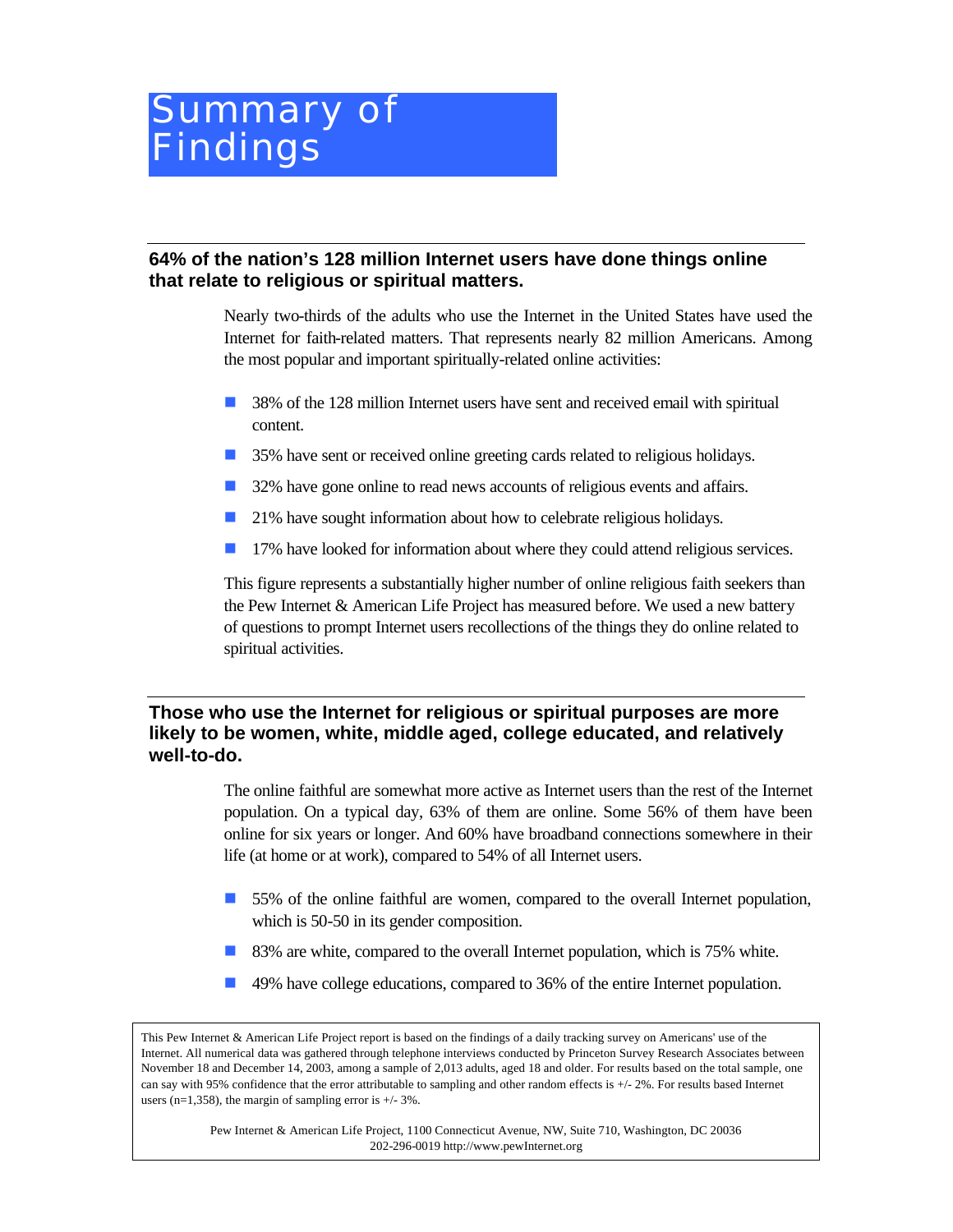- n 47% are between the ages of 30 and 49. This is the same proportion of this age cohort as the overall Internet population.
- **1** 31% live in households earning more than \$75,000, compared to 26% of the overall Internet population.

#### **The "online faithful" are devout and they use the Internet for** *personal* **spiritual matters more than for traditional religious functions or work related to their places of worship. But their faith-activity online seems to augment their already-strong commitments to their congregations.**

As a group, these 82 million people are devout and more likely to be connected to religious institutions and practices than other Internet users. Half of the online faithful go to church at least once a week and many describe themselves as evangelicals.

Higher percentages of the online faithful report online activities related to personal spirituality and religiosity than activities more related to involvement in traditional religious functions or organizations. This is interesting because many analysts have assumed that the Internet would make it more likely for people to leave churches in favor of more flexible online options.

This study found that the Internet does provide people with sources of information, symbolic resources, and opportunities for networking and interaction *outside* the boundaries of formal religious bodies or traditions. Yet it also found that the online faithful seem more interested in augmenting their traditional faith practices and experiences by personally expressing their own faith and spirituality, as opposed to seeking something new or different in the online environment.

#### **26% of the online faithful seek information about the religious faith of others. Most are doing this out of curiosity.**

Some 28% of the online faithful said they had used the Internet to seek or exchange information about their own religious faith or tradition with others, while 26% said they had used the Internet to seek or exchange information about the religious faiths or traditions of others.

In a follow up question about the motives of those who got information about others, 51% said they did this out of curiosity so as to find out about others' beliefs, 13% said they did it for purposes of their own spiritual growth, and 31% said both those reasons were important to them.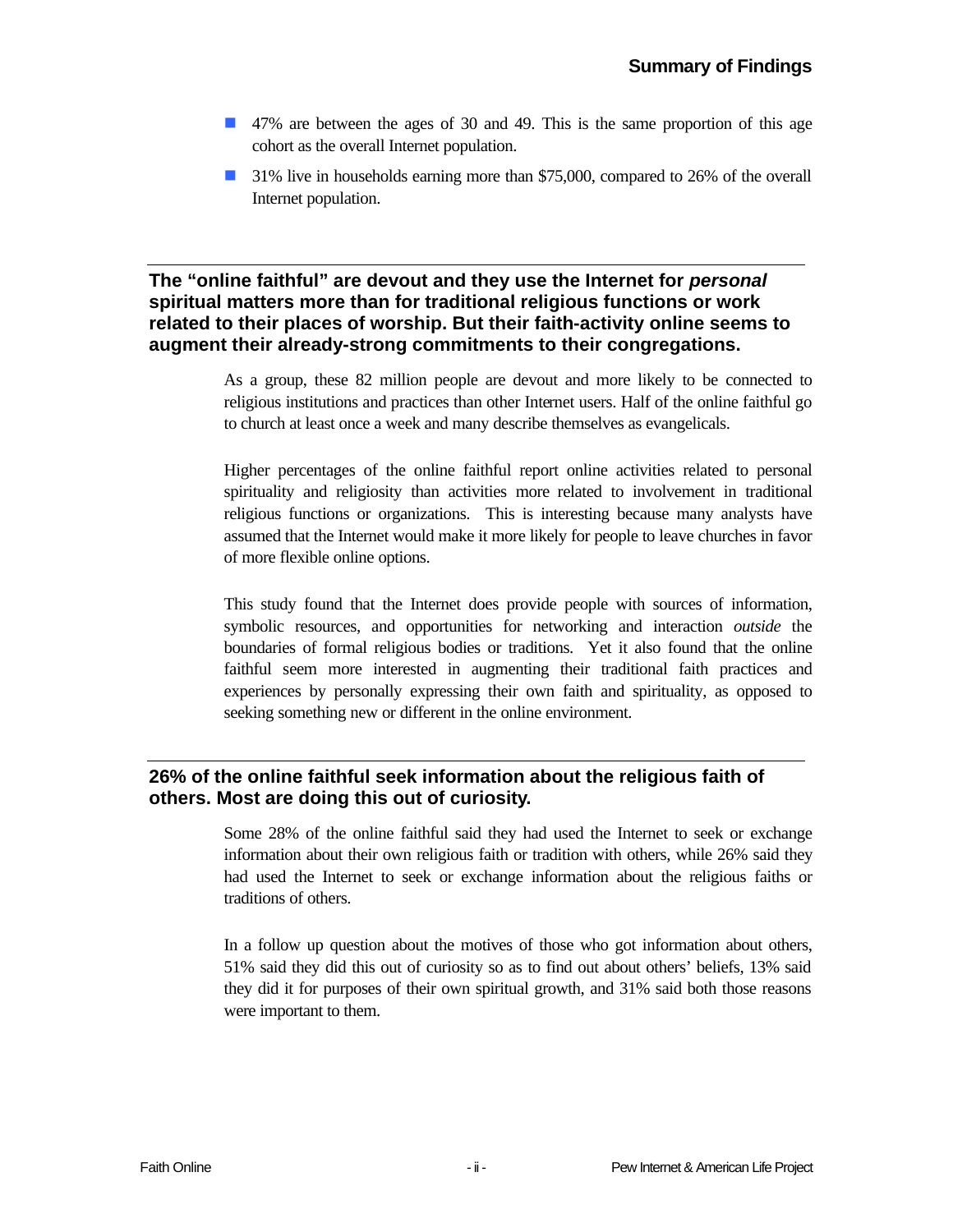#### **The majority of online faithful describe themselves as "spiritual and religious."**

This study also explored the extent to which emerging anti-institutional attitudes and "religious/spiritual seeking" sensibilities are present among Internet users. It has been assumed that Internet users would be less conventionally religious and therefore more likely to describe themselves as "spiritual" as opposed to "religious." While describing oneself as "spiritual" has achieved important currency in a culture increasingly suspicious of religious institutions, the majority here seemed most comfortable describing themselves as both spiritual *and* religious.

There is a tendency for those who do describe themselves as "spiritual but not religious" to be among the heaviest Internet users. They also tend to be more likely to engage in personal spiritual and religious behaviors associated with online "seeking" than they are to engage in online activities related to religious congregations or organizations. However, those who describe themselves as "both spiritual *and* religious" report even higher levels of these personally-oriented activities and are actually the majority of the online faithful.

- 54% of the online faithful describe themselves as *religious and spiritual*.
- 33% describe themselves as *spiritual but not religious*.
- 6% describe themselves as *religious but not spiritual*.
- 4% describe themselves as *not religious and not spiritual*.

#### **Evangelicals are among the most fervent Internet users for spiritual purposes.**

Online Evangelicals are a significant subgroup of the American religious landscape. This study found them to resemble other Protestants in terms of their Internet behaviors in some ways, but to be unique in other ways. They are slightly less experienced in Internet use than other categories of religious affiliation. Conversely, they are more likely than others to engage in all categories of online religious activity. For instance, 69% report going online for personal religious or spiritual purposes. They are also more likely than Protestants overall to seek out information about both their own religion (36% report doing so) and other religions (33% do).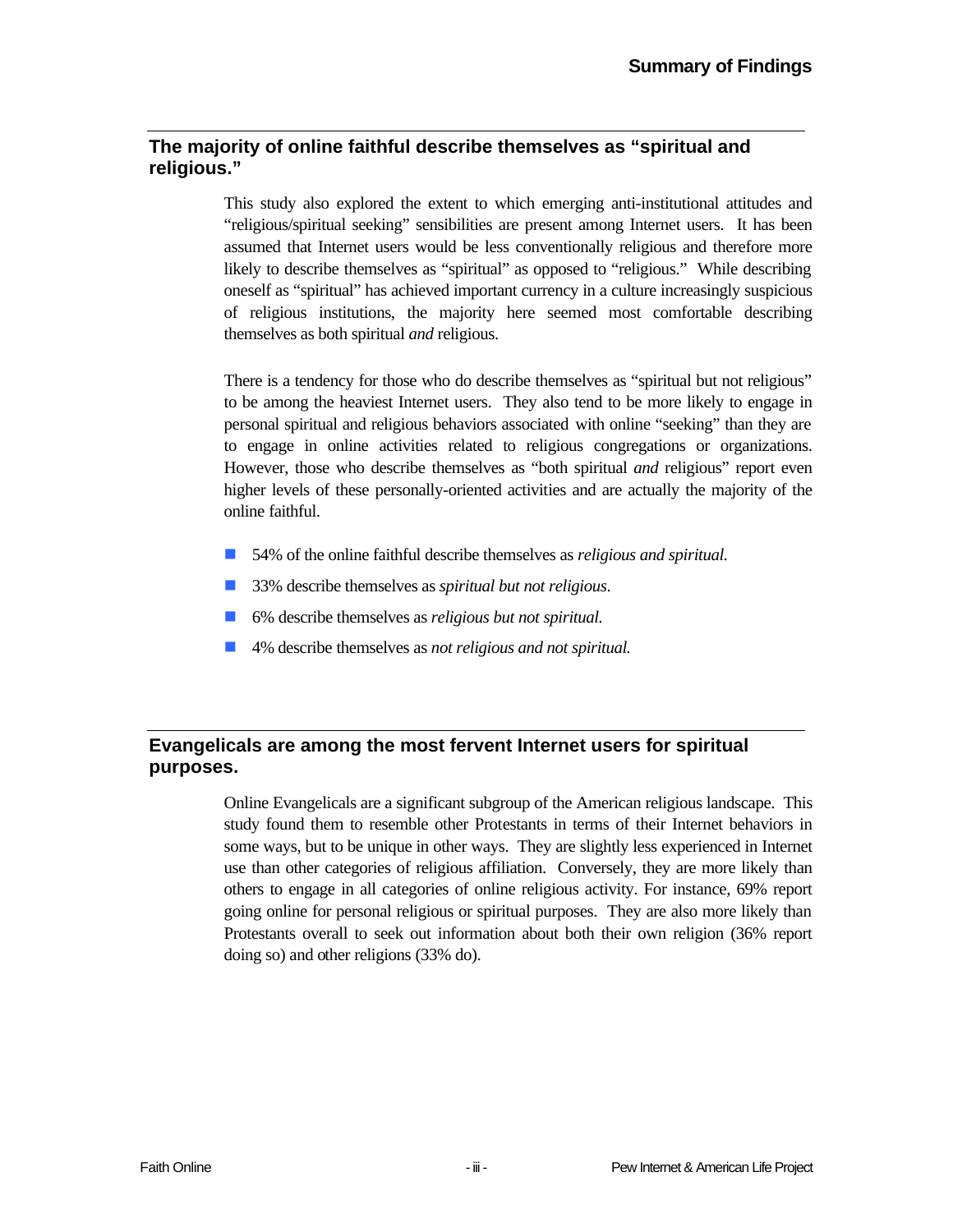#### **Faith Online: Summary of Findings at a Glance**

64% of the nation's 128 million Internet users have done things online that relate to religious or spiritual matters.

Those who use the Internet for religious or spiritual purposes are more likely to be women, white, middle aged, college educated, and relatively well-to-do.

The "online faithful" are devout and they use the Internet for *personal* spiritual matters more than for traditional religious functions or work related to their churches. But their faith-activity online seems to augment their already-strong commitments to their congregations.

26% of the online faithful seek information about the religious faith of others. Most are doing this out of curiosity.

The majority of online faithful describe themselves as "spiritual and religious."

Evangelicals are among the most fervent Internet users for spiritual purposes.

Source: Hoover, Stewart M., Lynn Schofield Clark, and Lee Rainie. *Faith Online: 64% of wired Americans have used the Internet for spiritual and religious purposes.* Washington, DC: Pew Internet & American Life Project, April 7, 2004.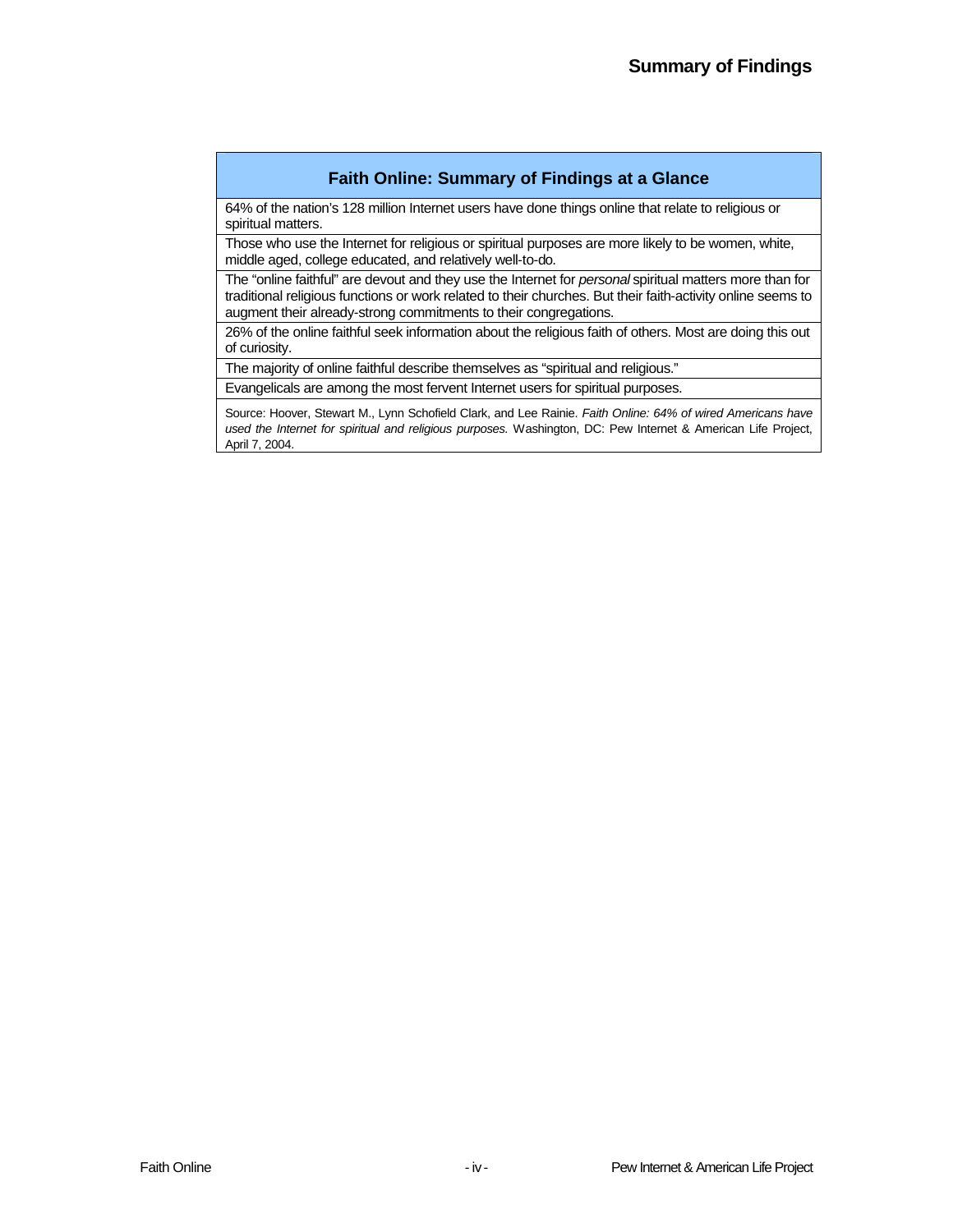

### **Summary of Findings**

**Error!** Not a valid bookmark self-reference.



**Part 1. Introduction**

**Part 2. Internet uses of the "online faithful": Who are they and what do they do online?** 

**Part 3. Information-seeking about religion: looking "inside" and "outside"** 

**Part 4. Overall Internet use among those who have different reasons for faith-related online activities** 

**Part 5. Religiously-oriented Internet use among different religious and spiritual profiles** 

**Part 6. Online religious "seeking"**

**Part 7. Conclusions**

**Methodology**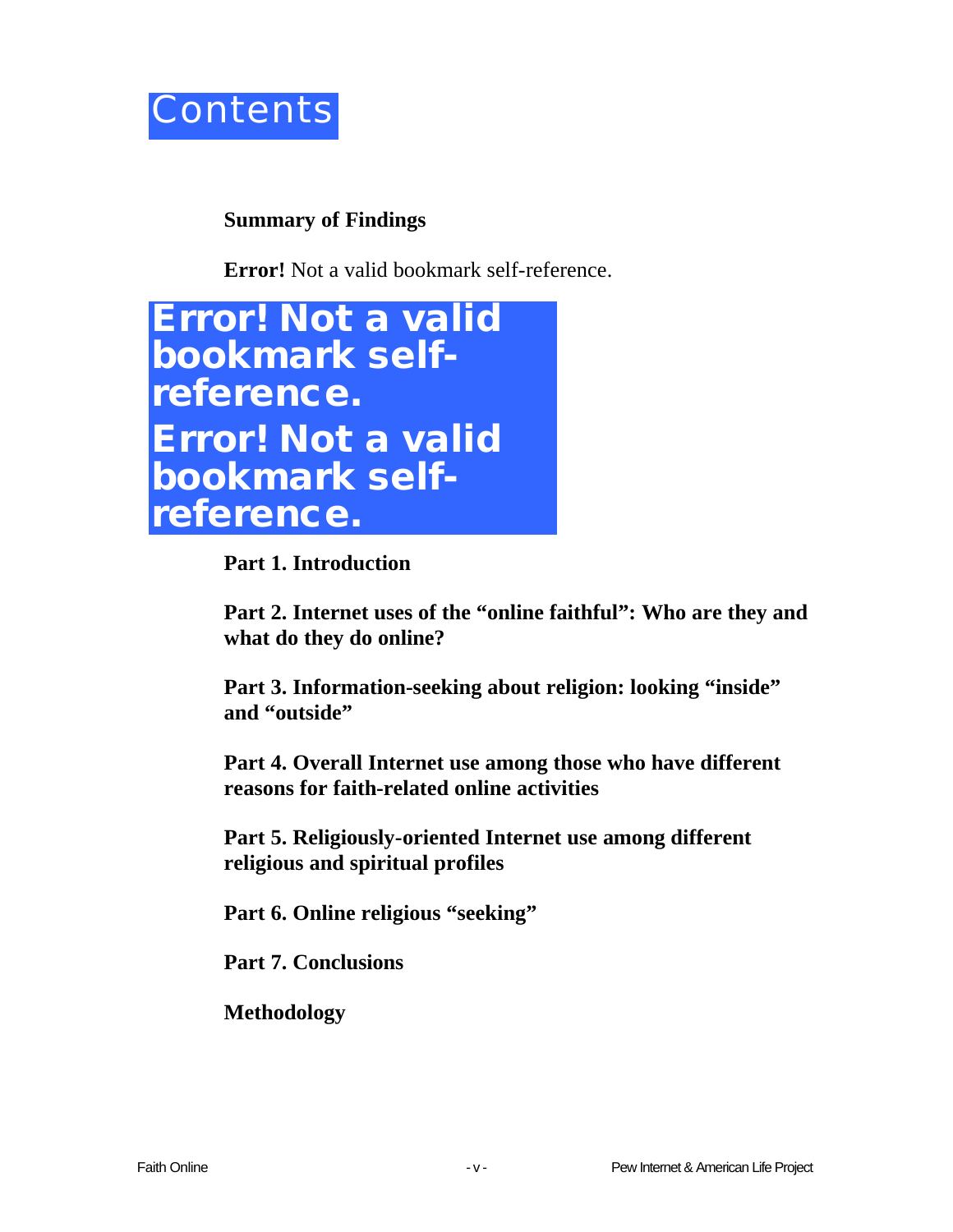### **Error! Not a valid bookmark selfreference.**

Stewart M. Hoover and Lynn Schofield Clark are on the faculty of the School of Journalism and Mass Communication at the University of Colorado, where they carry out research and public scholarship on media, religion and culture. For more information, refer to their websites at: www.mediareligion.org. Their work on this project was supported in part by the Lilly Endowment, Inc.

About the Pew Internet & American Life Project: The Pew Internet Project is a nonprofit, non-partisan think tank that explores the impact of the Internet on children, families, communities, the work place, schools, health care and civic/political life. The Project does not advocate policy outcomes. Support for the project is provided by The Pew Charitable Trusts. The project's Web site: www.pewInternet.org

About Princeton Survey Research Associates: PSRA conducted the survey that is covered in this report. It is an independent research company specializing in social and policy work. The firm designs, conducts, and analyzes surveys worldwide. Its expertise also includes qualitative research and content analysis. With offices in Princeton, New Jersey, and Washington, D.C., PSRA serves the needs of clients around the nation and the world. The firm can be reached at 911 Commons Way, Princeton, NJ 08540, by telephone at 609-924-9204, by fax at 609-924-7499, or by email at ResearchNJ@PSRA.com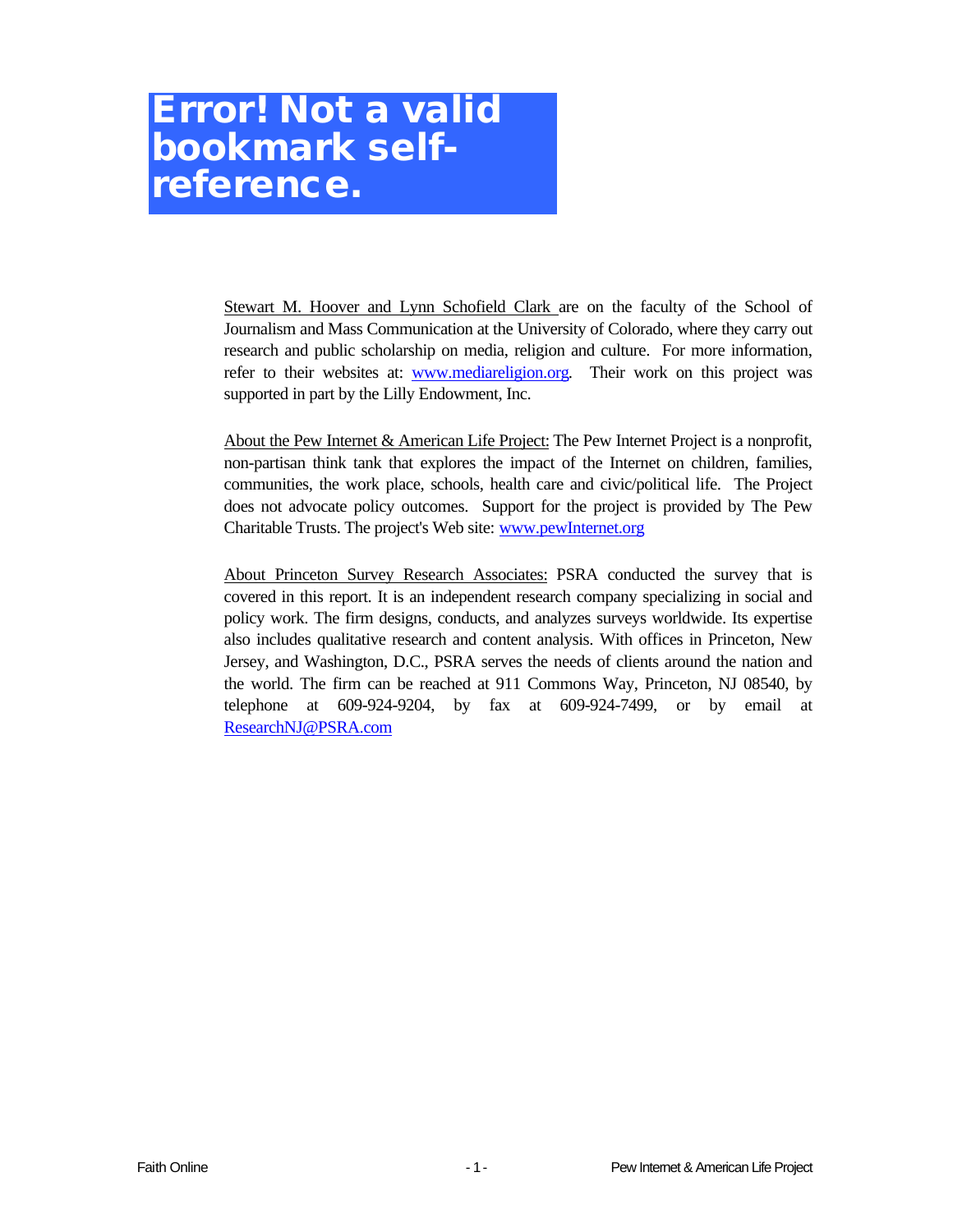

### **Introduction**

When it comes to religion and spirituality, the Internet has introduced a flurry of expectations. Some, such as pollster George Barna, have predicted that millions of dropouts from religious organizations would turn to the Web for new forms of worship and inspiration. Sociologist Brenda Brasher has similarly argued that just as the printing press did centuries earlier, the Internet promises to inaugurate nothing short of a religious Reformation. Cyberspace, as science commentator Margaret Wertheim has argued, has certainly become for many a new location for spiritual yearning. Yet some scholars of religion, such as Quentin Schultze, have expressed concern that the speed, vastness, and surface-level materials available on the Internet can draw people away from spiritual contemplation and therefore contribute to a more superficial and less civil life.

In the post 9/11 world, there has also been interest in the Internet's role in relation to religious movements that intersect with or challenge national boundaries. In his study of the increasingly important role the Internet has played for people in the Muslim world, for example, Gary Bunt has noted the rise of what he has termed "e-jihad" and "online fatwas."

In the western world, the relationship between the Internet and religion has been explored in earlier Pew Internet & American Life studies, which have found that persons of faith use the Internet to extend their congregational activities. This survey builds on those earlier studies by focusing on how personal religious and spiritual uses of the Internet may be replacing or complementing more tradition-oriented approaches to religion online.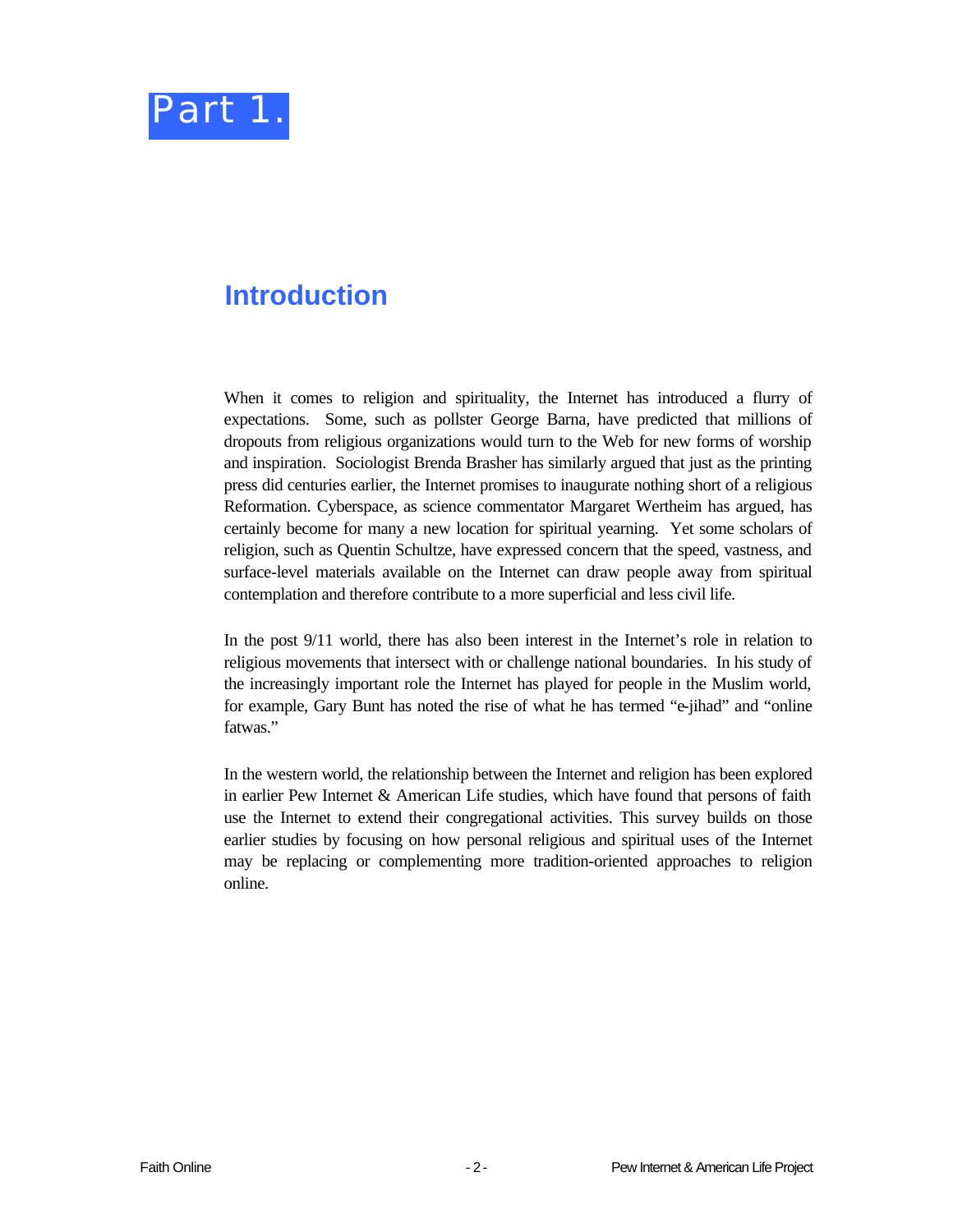

### **Internet uses of the "online faithful": Who are they and what do they do online?**

#### **Measuring online religious and spiritual activities**

The Pew Internet & American Life Project found in several national phone surveys beginning in late 2002 that it is often the case that people do not necessarily remember everything they have done online. In addition, different people sometimes have different conceptions of the same subject.

For instance, it was our common practice to ask in surveys in 2000, 2001, and early 2002, "Please tell me if you ever do any of the following when you go online. Do you ever get health or medical information?" Throughout that period, we consistently found that about 60% of Internet users would answer "yes" to that single query. In December 2002, we asked all Internet users a battery of questions about specific kinds of health-related searches they might do online – for instance, get information about medical treatments, or seek material about mental health, or browse for details about alternative medicine, or get tips on fitness and diet issues. With the questions as reminders, some 80% of Internet users recalled going online for a health-related topic and that substantially increased our insights into the ways that the Internet was used in medical and health searches.

We saw a similar phenomenon when we asked about the use of the Internet when interacting with government agencies. When people were asked several questions about possible specific uses of the Internet for e-government matters, more of them recalled times when they had gone online to connect with government.

With those experiences in mind, the Project worked with scholars from the University of Colorado to devise survey questions that would explore a variety of ways that the Internet might be used for religious or spiritual purposes.

These new findings build on the Project's previous work on religion and the Internet, and on qualitative research conducted at the University of Colorado. The Project's previous surveys have shown how the Internet has come to play a role in congregations and other religious bodies, and how persons of faith incorporate Internet use into their practices related to those faith groups. Stewart Hoover's research has explored the relationship of the Internet to the religious "seeking" practices of those within religious traditions, and Lynn Schofield Clark has explored the significance of pass-along emails in the spiritual lives of young people.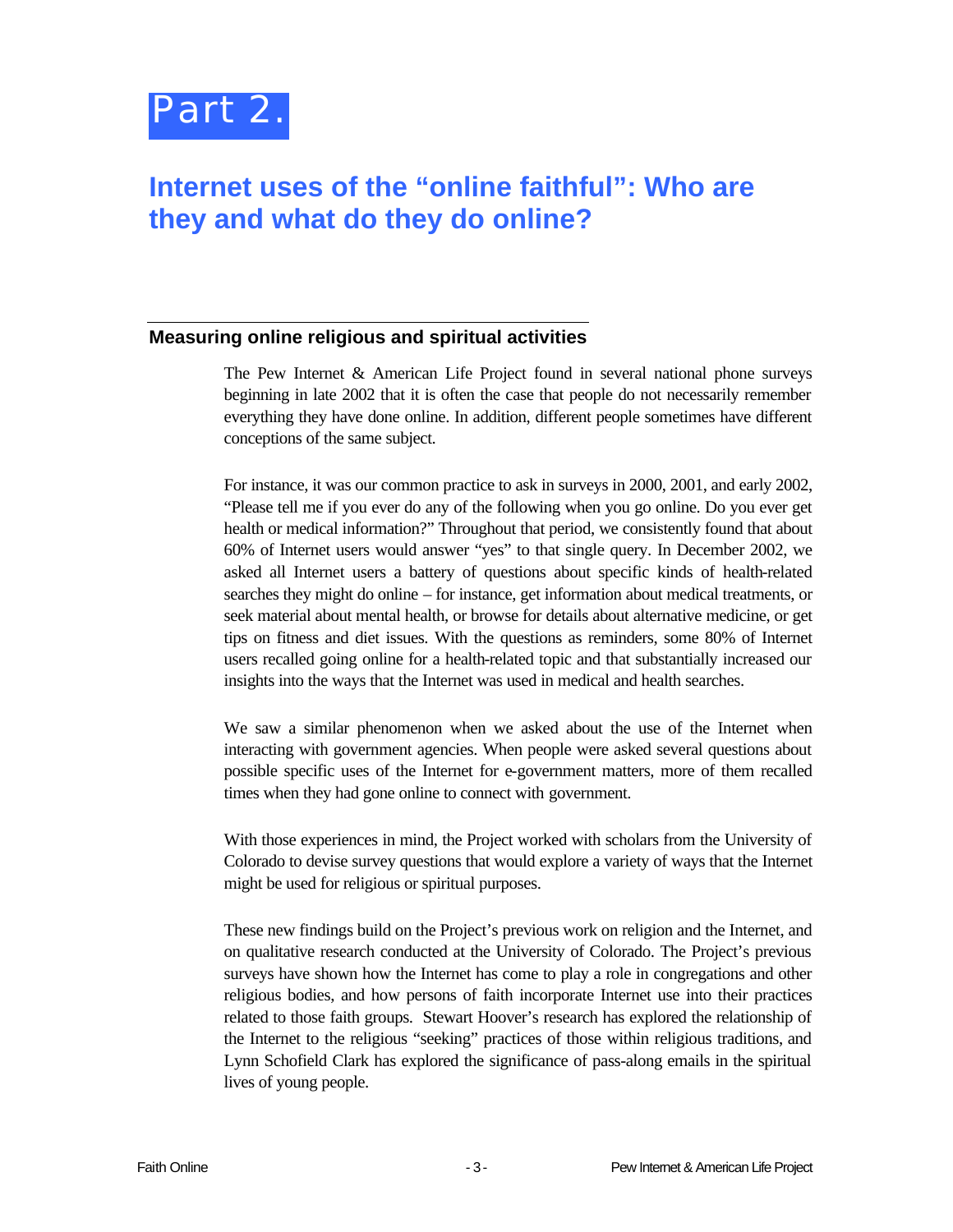#### **Part 2. Internet uses of the "online faithful": Who are they and what do they do online?**

This survey had two purposes. First, it was to ask about some religious and spiritual activities that people might perform online. Rather than asking the single question about whether a person went online to get religious and spiritual information, we asked about a specific series of possible searches that someone might do and about the kinds of emails she might send and receive.

Second, the survey focused on how personal religious and spiritual uses of the Internet replace or complement more tradition-oriented approaches to religion. We asked Internet users about a range of online activities related to religion as experienced within institutional settings and in practices outside of, or complementary to, those traditions. We found that the most common uses could be described in three ways: first, activities associated with traditional religious institutions; second, personal religious or spiritual practices; and third, as information-seeking about religious events.

Those questions were fielded in a national phone survey of 1,358 Internet users conducted between November 18 and December 14, 2003 and they yielded striking results. The results reveled that 64% of America's 128 million adult Internet users – or, some 82 million people – have employed the Internet for faith-related purposes. This is a considerably higher

#### **Religious and spiritual uses of the Internet**

*128 million American adults use the Internet. This table reports what percentage of those online Americans have gone online for these purposes. In all 64% of Internet users said they had done at least one of these activities.* 

| Sent, received, or forwarded email with<br>spiritual content                                              | 38% |
|-----------------------------------------------------------------------------------------------------------|-----|
| Sent an online greeting card for a<br>religious holiday such as Christmas,<br>Hanukah, or Ramadan         | 35% |
| Read online news accounts about<br>religious events/affairs                                               | 32% |
| Sought information on the Web about<br>how to celebrate holidays or other<br>significant religious events | 21% |
| Searched for places in their<br>communities where they could attend<br>religious services                 | 17% |
| Used email to plan a meeting for a<br>religious group                                                     | 14% |
| Downloaded or listened online to music<br>with religious or spiritual themes                              | 11% |
| Made or responded to a prayer request<br>online                                                           | 7%  |
| Made a donation to a religious<br>organization or charity                                                 | 7%  |

*Source: Pew Internet & American Life Project Nov. 18- Dec. 14, 2003 survey. N=1,358 Internet users. Margin of error is ±3%.*

reading that the Project has gotten when it asked the single, basic question of Internet users: "Do you ever get religious or spiritual information online?" In November-December, 2002, the most recent survey where we employed that strategy, 30% of Internet users said "yes."

The most common online activities among those in this study are news reading, the sending, forwarding and receiving of email with religious or spiritual content, and the sending of greeting cards for religious holidays (the latter number undoubtedly higher than usual due to the fact that this survey was conducted in the midst of these three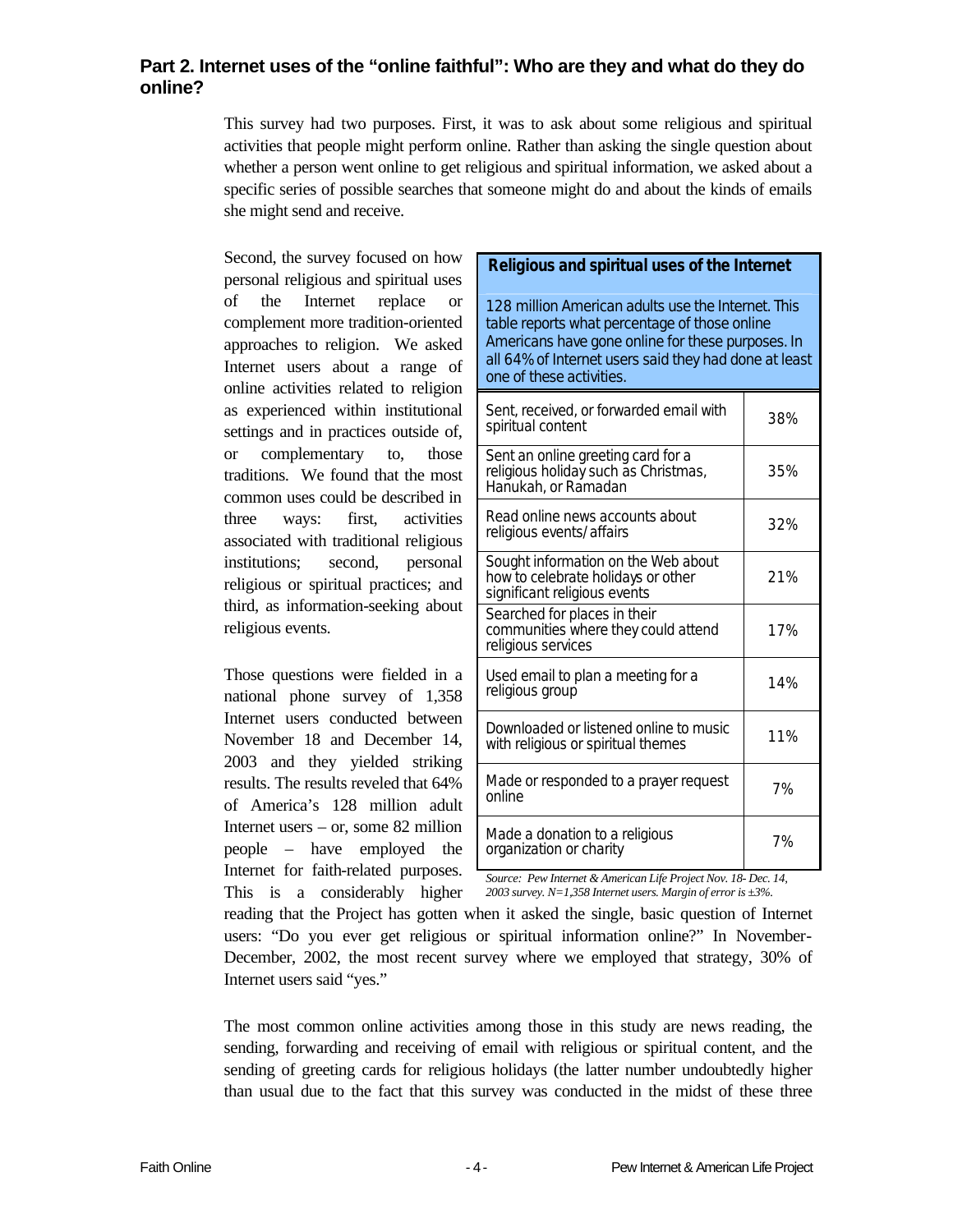#### **Part 2. Internet uses of the "online faithful": Who are they and what do they do online?**

holiday periods). A smaller percentage reported going online for information or ideas about celebrating holidays.

#### **The online faithful are devout and relatively intense users of the Internet. Demographically, the online faithful are more likely to be women with high socio-economic profiles.**

As a group, the 82 million people who use the Internet for religious or spiritual purposes stand out in several ways compared to the rest of the online population. They are devout and more likely to be connected to religious institutions and practices than other Internet users. Half of the online faithful go to church at least once a week, compared to 41% of all Internet users. Some 33% of the online faithful describe themselves as Evangelical, compared to 29% of all Internet users. And some 54% of the online faithful describe themselves as religious and spiritual.

The online faithful are somewhat more likely than the overall Internet population to be women, to be white, to be between ages 50 and 64, to be college educated (49% have college or graduate degrees), to be married, to live in households earning \$75,000 or more, and to live in the South and Midwest. The online faithful are less likely than the overall Internet population to be between the ages of 18 and 29, to be minorities, to live in households earning less than \$30,000, or to live in the Northeast.

As a group, the online faithful are somewhat more active as Internet users than the rest of the Internet population. On a typical day, 63% of them are online, compared to 54% of the entire Internet population. Collectively, the online faithful have more online experience than the overall Internet population. Some 56% of them have been online for six years or longer, compared to 49% of the overall Internet population. Some 60% of the online faithful have broadband connections somewhere in their life (at home or at work), compared to 54% of all Internet users.

#### **Personal spiritual activities are more likely to be done online than activities connected with traditional religious practices or institutions.**

Higher percentages of Internet users report online activities related to personal spirituality and religiosity than activities more related to involvement in traditional religious functions or organizations. For instance, 38% of Internet users reported forwarding spiritual email to friends or acquaintances, while just only 14% have used the Internet to plan a meeting at their church or place of worship.

This is interesting, as it has been assumed that the Internet would make it more likely for people to leave churches in favor of more flexible online options. This study found that the Internet does provide some people with sources of information, symbolic resources, and opportunities for networking and interaction *outside* the boundaries of formal religious bodies or traditions. Yet it also found that the online faithful seem more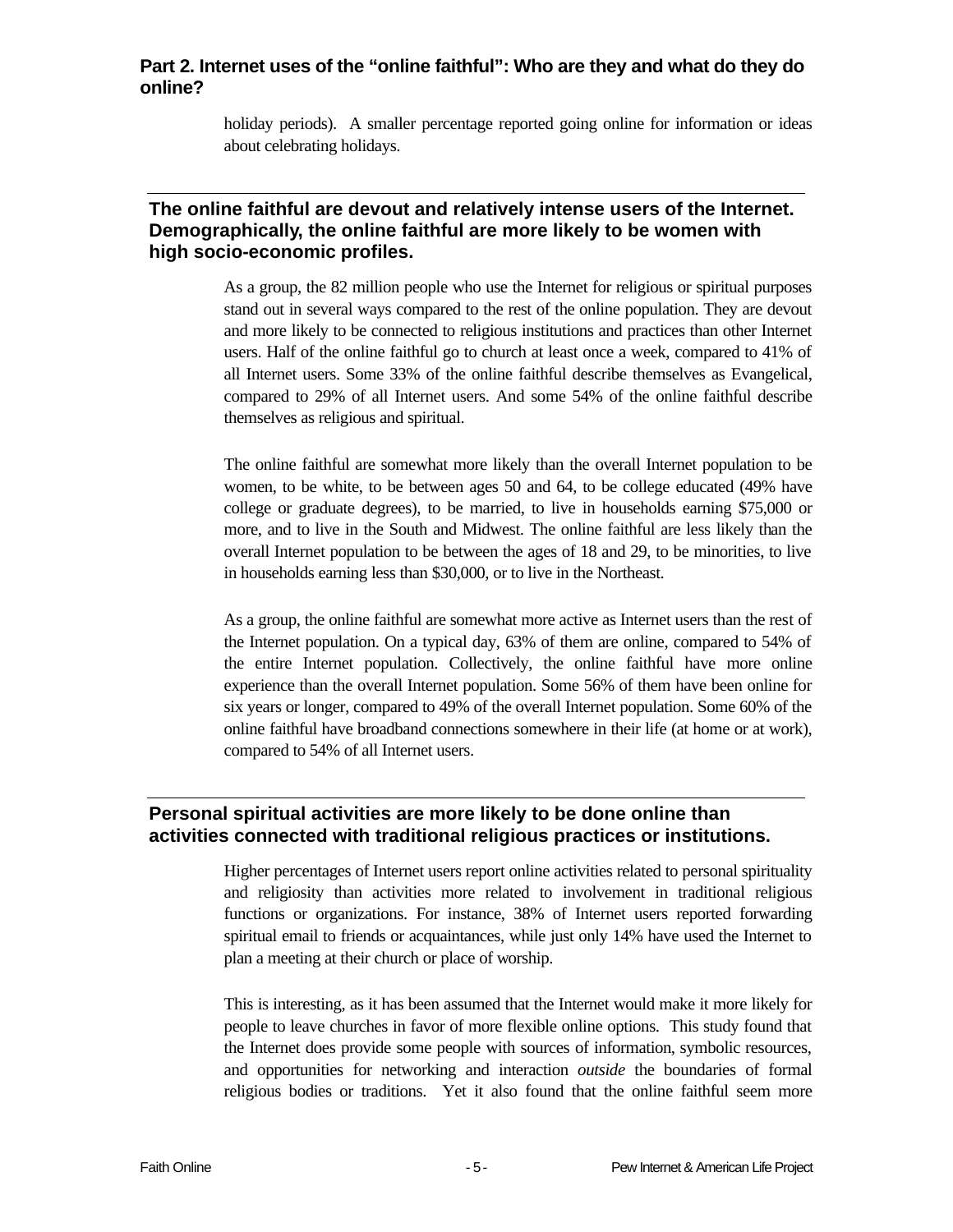#### **Part 2. Internet uses of the "online faithful": Who are they and what do they do online?**

interested in augmenting their offline practices by using the Internet to express their own personal faith and spirituality, as opposed to seeking something new or different in the online environment.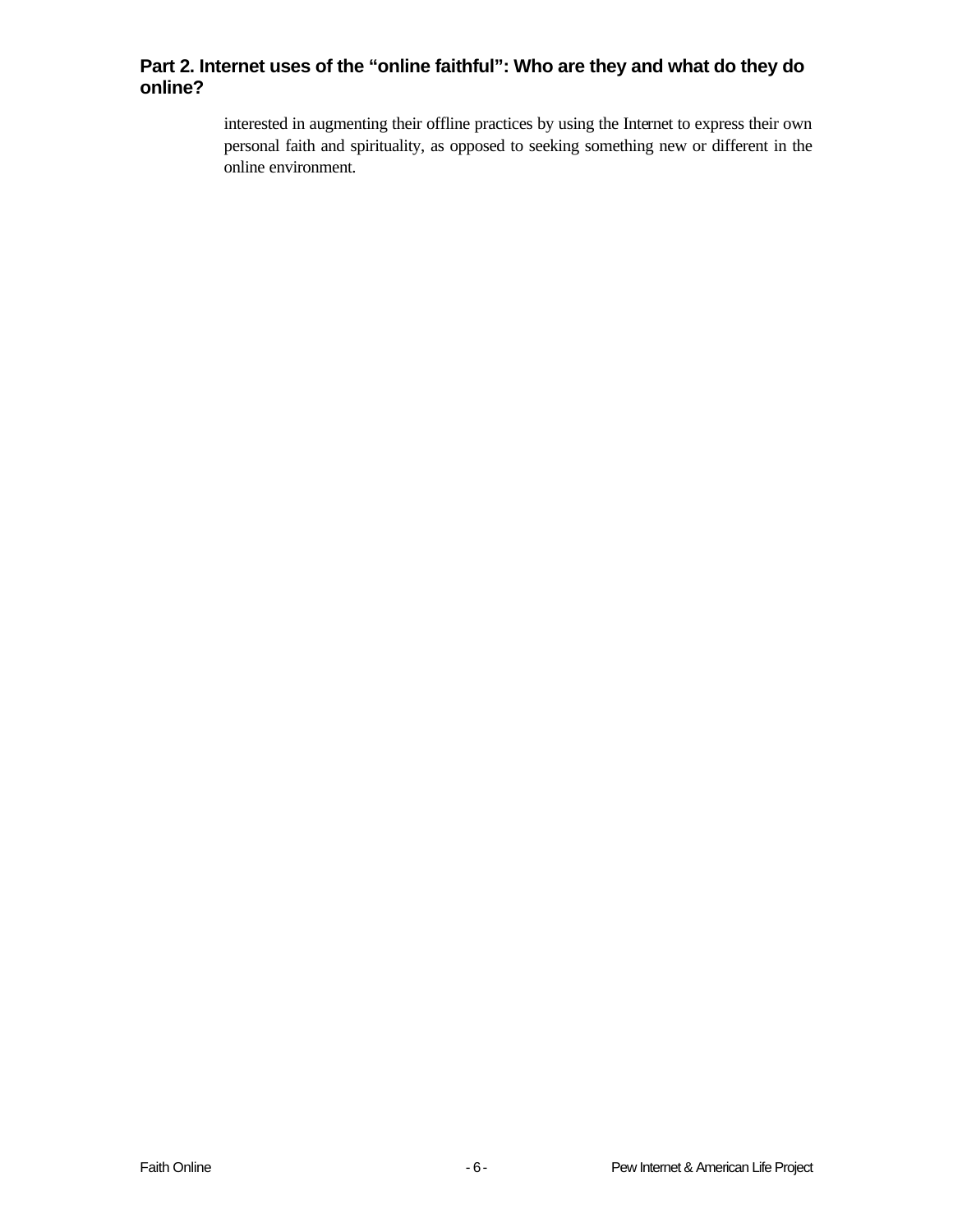

### **Information-seeking about religion: looking "inside" and "outside"**

For many of the online faithful, the Internet provides a good, convenient way to handle the practical side of life in a religious organization. They use email to stay in touch with church friends and plan meetings. They use online greeting card services. They learn about local worship services by browsing the Web.

However, some are also interested in pursuing their faith journeys online. In this survey, we asked members of the online faithful if they ever go online to seek or exchange information about their own religious faith or tradition or about the faith or traditions of others. Some 28% of them said they had used the Internet to seek or exchange information about their own religious faith or tradition, while 26% said they had used the Internet to seek or exchange information about the religious faiths or traditions of others. (Eighteen percent answered "yes" to both questions.)

In a follow up question about the motives of those who got information about others, 51% said they did this out of curiosity so as to find out about others' beliefs, 13% said they did it for purposes of their own spiritual growth, and 31% said both those reasons were important to them.

#### **Does the Internet aid those who are looking for inspiration or faith-related resources outside church?**

In order to learn about the Internet's role in relation to conventional religion, we asked the online faithful about their interest in *other* religions. For the past several decades, individuals have come to exercise more and more authority over their own expressions of faith, turning to sources other than their own traditions and clergy. A new religious/spiritual sensibility, called "seeking" by sociologists such as Wade Clark Roof and Robert Wuthnow, may well underlie these tendencies and it is thought that modern means of communication are serving or exacerbating these developments in religion and spirituality. Many have wondered whether the Internet is providing support for emerging forms of religion that are outside the bounds of conventional religious institutions by facilitating this kind of religious or spiritual "seeking."

These data provide some interesting insight into these issues. Going online to attain information about faiths other than one's own may be one measure of this antiinstitutional trend. We found that 26% of the online faithful reported going online for information about traditions other than their own, and 31% of them did so in part for their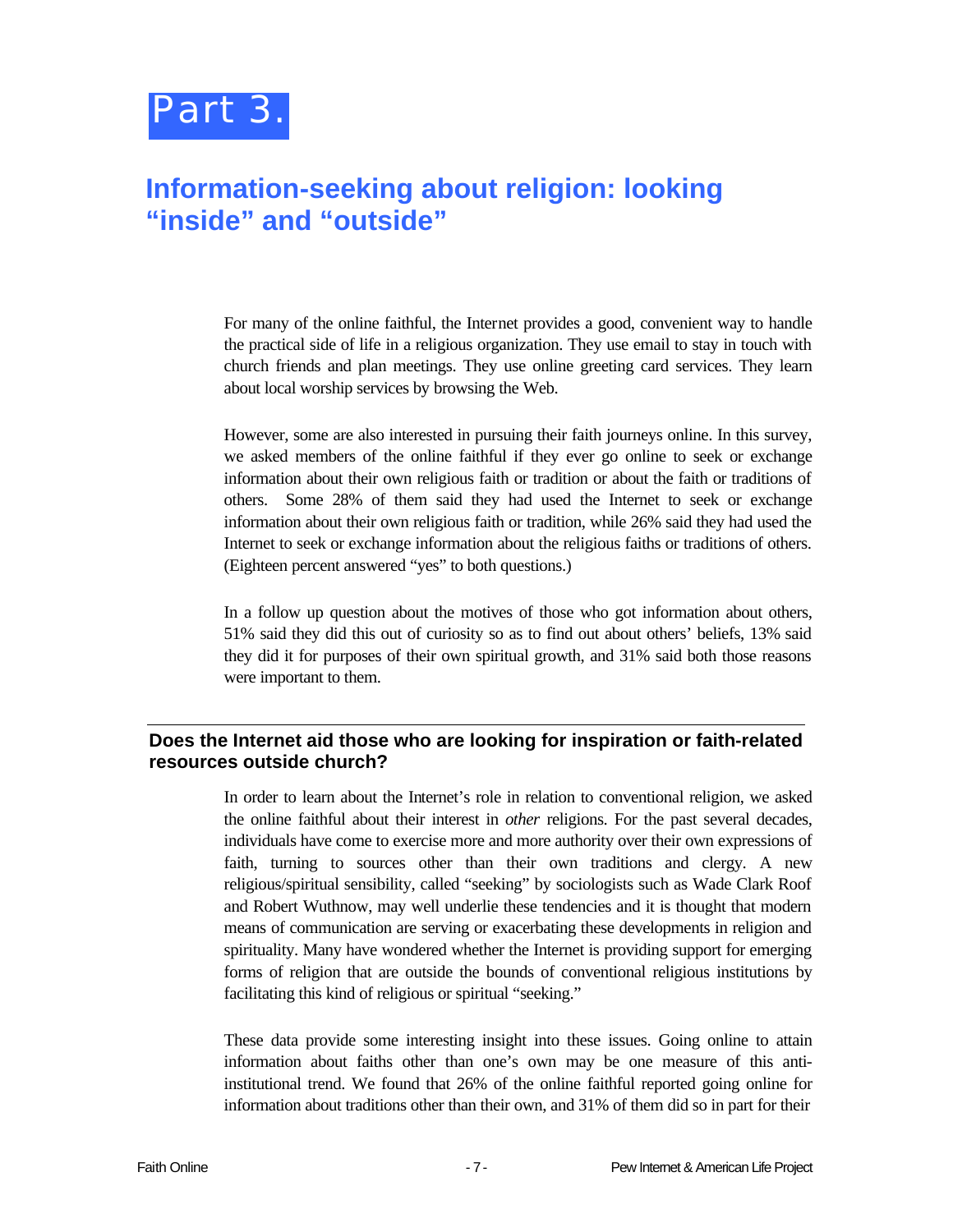#### **Part 3. Information-seeking about religion: looking "inside" and "outside"**

own spiritual growth (13% did so exclusively for this reason). This provides support for the idea that for some, the Internet enables individuals a vastly enlarged realm in which to engage in religious seeking. Yet the story does not end here.

To explore further the notion that the Internet might be involved in the evolution of a more personal, less institutional orientation in religion, we collapsed our list of online practices into three categories and found that over half of Internet users reported going online for personal spiritual reasons.

- Category 1 -- online activities related to *personal* spiritual or religious concerns. This includes prayer requests, downloading or listening to music, sending faith-related greeting cards, and using email for spiritual matters. Some 55% of online Americans use the Internet these ways.
- Category 2 -- online activities related to *traditional institutional religion*. This includes, getting ideas for celebration of holidays, looking for places where respondents can attend church services, making donations to a religious organization or charity, and using email to plan church meetings. Some 36% of online Americans use the Internet in these ways.
- Category 3 -- online news seeking. Some 32% of Internet users go online for news about religious events and affairs.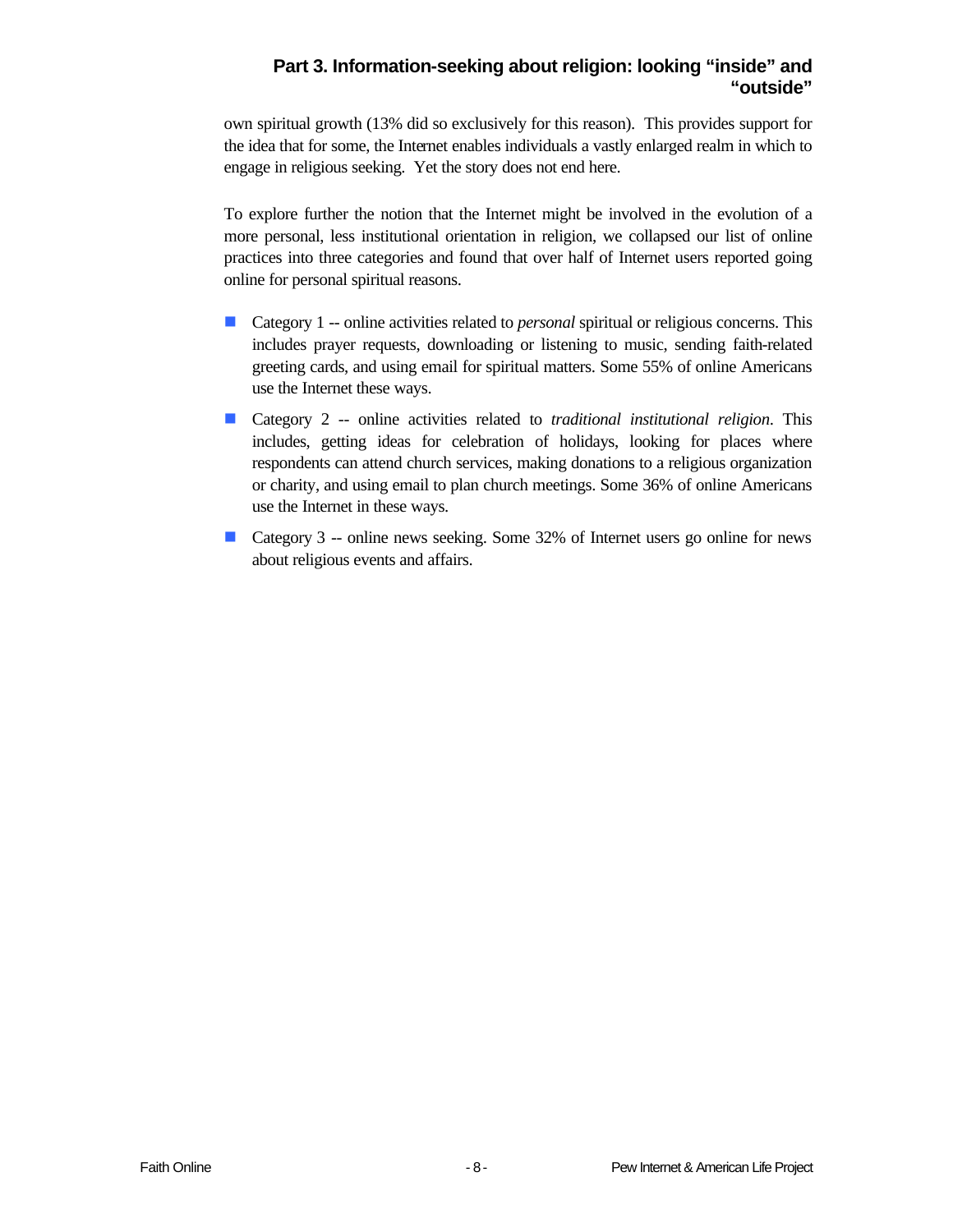

### **Overall Internet use among those who have different reasons for faith-related online activities**

If the online world is becoming a place where alternative or anti-institutional religious uses and practices are emerging, we would expect to see some evidence of this in relation to respondents' Internet use. For instance, if we were to find that heavy Internet use was associated with less conventional religion, this could support the idea that those who are online more frequently are more likely to seek out online alternatives to traditional offline religious practices. On the other hand, if conventionally religious people are as likely as others to say that they use the Internet for religious or spiritual practices, this may undermine the theory of distinct online and offline religious cultures. In that case, we would want to explore the extent to which the Internet provides resources or networks that contrast with or compete with those in an informants' own traditions or experiences.

To test these ideas, all Internet users were divided into four categories according to whether the term novice, middle, heavier, or heaviest best described their level of Internet use. We then looked at whether or not there was a relationship between attendance and level of Internet use.

| Internet User Types and Attendance at Religious Services<br>Heavy Internet use does not seem to be linked with church attendance.                                                                                                                        |     |     |    |     |
|----------------------------------------------------------------------------------------------------------------------------------------------------------------------------------------------------------------------------------------------------------|-----|-----|----|-----|
| Several times<br>Don't attend<br>Once a month<br>Once a week<br>services<br>per year                                                                                                                                                                     |     |     |    |     |
| $L$ Novice*                                                                                                                                                                                                                                              | 11% | 14% | 9% | 10% |
| $E$ Middle**                                                                                                                                                                                                                                             | g   | 4   |    | 8   |
| Heavier***                                                                                                                                                                                                                                               | 41  | 39  | 45 | 40  |
| Heaviest****<br>$\star$ $\alpha$ if $\alpha$ is a set of the set of the set of the function of the set of the set of the set of the set of the set of the set of the set of the set of the set of the set of the set of the set of the set of the set of | 38  | 42  | 38 | 43  |

*\* Online for less than two years and online for two years but do not go online daily.*

*\*\* Online for three years but do not go online daily and online for two years and go online from home daily.*

T *\*\*\* Online at least four years but do not go online from home daily and those online for three years and go online from home daily.*

*\*\*\*\* Online for at least four years and go online daily.* 

T *Source: Pew Internet & American Life Project Nov. 18- Dec. 14, 2003 survey. N=1,358 Internet users. Margin of error is ±3%..*

There appears to be little association between Internet involvement and attendance at church. Nearly equal proportions of those who attend frequently and less frequently are in the heaviest Internet use category.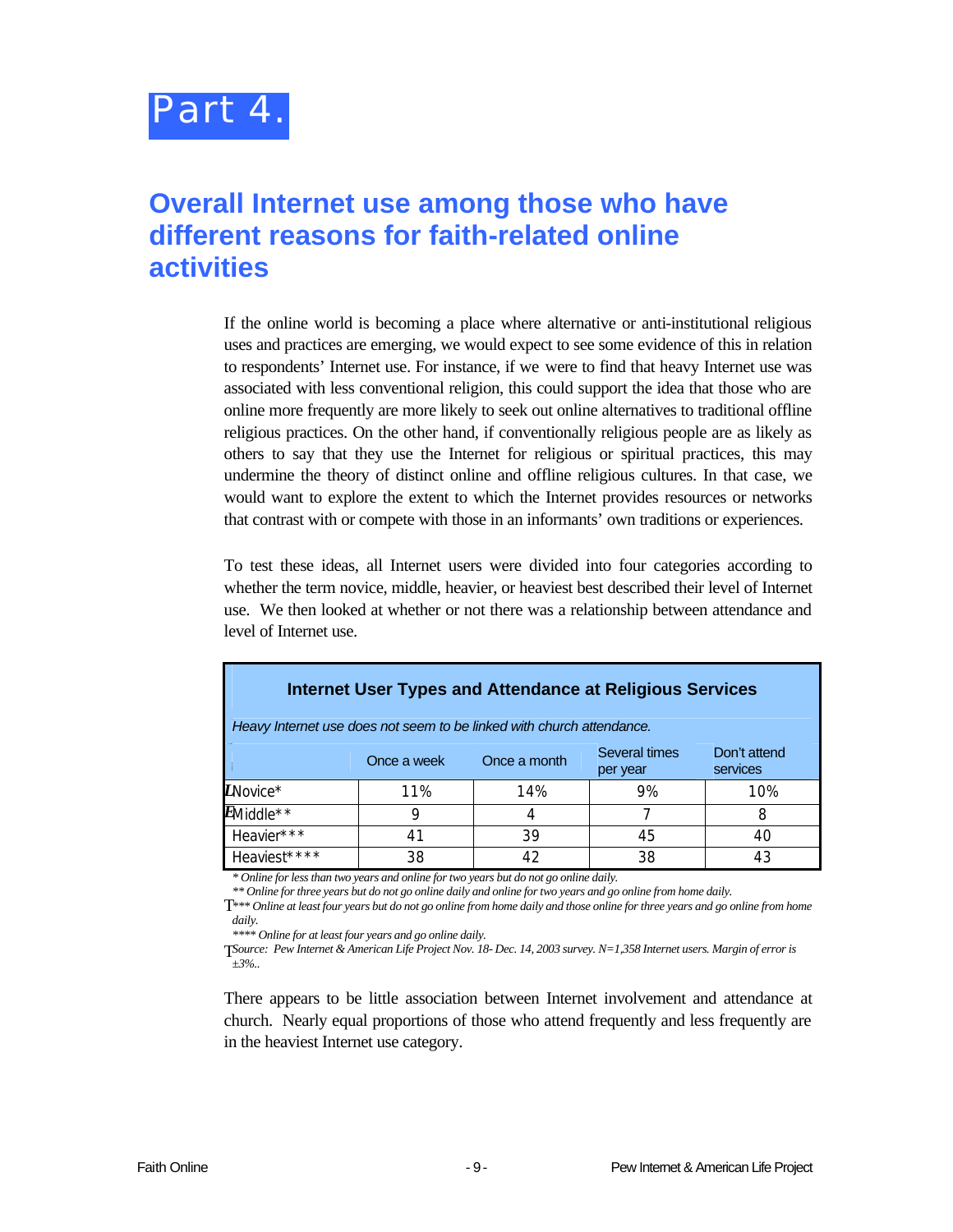#### **Does denomination make a difference in Internet use?**

We then explored whether or not there was a relationship between level of Internet use and the tendency for people to identify with a particular religious tradition. It turns out there is a slight tendency for Protestants (both overall and the Evangelical subgroup) to be lighter Internet users than Catholics or Jews, but it is slight.

| <b>Religious Identification and Internet Activities</b><br>There does not seem to be a link between denomination and Internet use. |         |          |            |              |
|------------------------------------------------------------------------------------------------------------------------------------|---------|----------|------------|--------------|
|                                                                                                                                    | Novice* | Middle** | Heavier*** | Heaviest**** |
| Protestant                                                                                                                         | 13%     | 8%       | 40%        | 38%          |
| Catholic                                                                                                                           | 9       | 7        | 47         | 36           |
| Jewish                                                                                                                             |         |          | 48         | 45           |
| Other                                                                                                                              | 12      |          | 40         | 39           |
| <b>None</b>                                                                                                                        | 8       | 16       | 39         | 42           |
| Evangelical                                                                                                                        | 15      | 10       | 40         | 34           |

*\* Online for less than two years and online for two years but do not go online daily.*

*\*\* Online for three years but do not go online daily and online for two years and go online from home daily.*

*\*\*\* Online at least four years but do not go online from home daily and those online for three years and go online from home daily.*

*\*\*\*\* Online for at least four years and go online daily.* 

*Source: Pew Internet & American Life Project Nov. 18- Dec. 14, 2003 survey. N=1,358 Internet users. Margin of error is ±3%..*

#### **Does a person's spiritual profile matter online?**

Respondents were further asked to identify themselves as "spiritual but not religious," "religious but not spiritual," "both spiritual and religious," or "neither spiritual nor religious" as a measure of identification with non-traditional religious practices. This question was designed to tap into the possibility that some people might wish to identify themselves as "spiritual" in contrast to the more conventional designation of "religious." Online religious seekers might be expected to be heavier Internet users who self-identify as spiritual but not religious.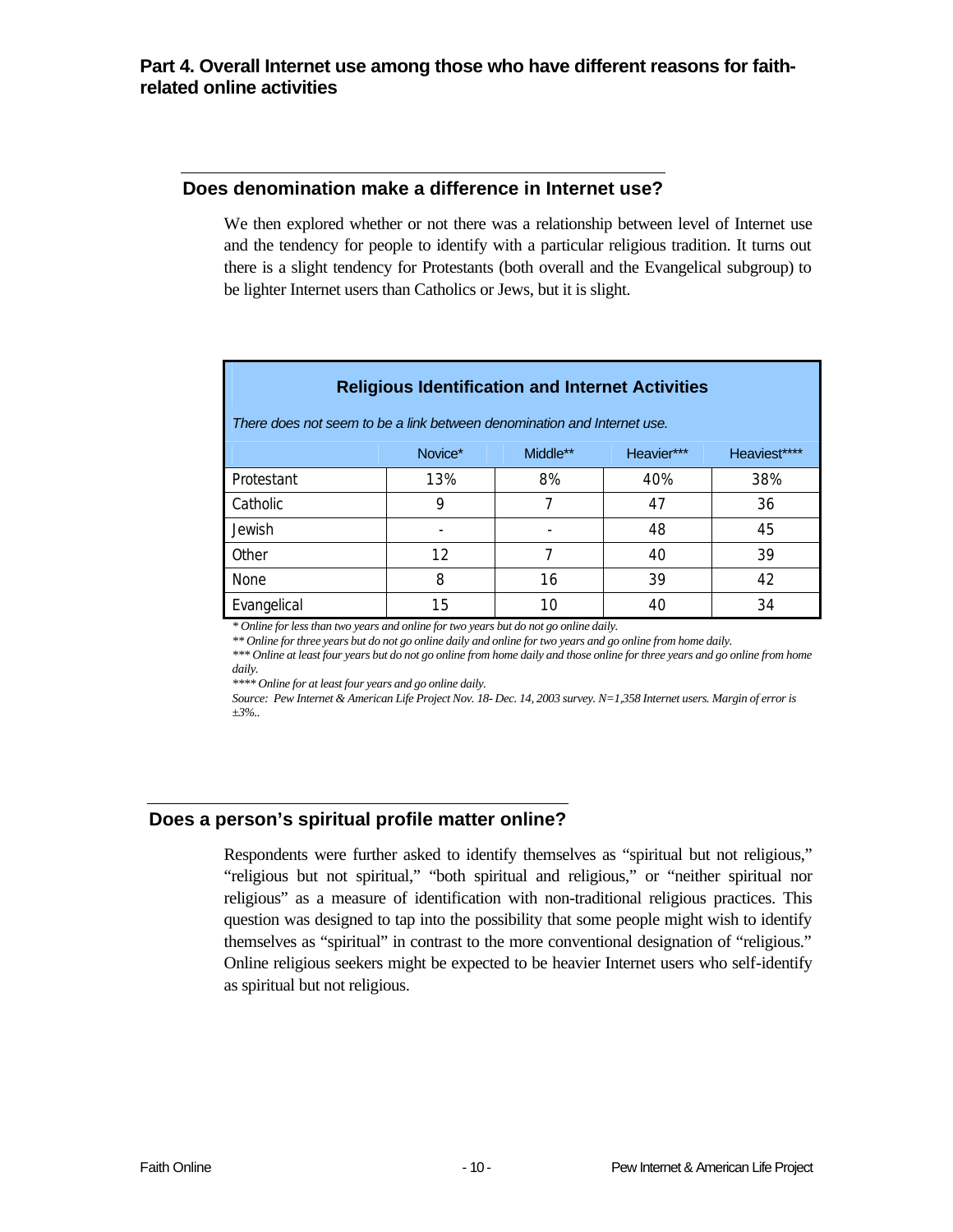| <b>Internet User Types, Religion and Spirituality</b>                                                                |         |             |            |              |  |
|----------------------------------------------------------------------------------------------------------------------|---------|-------------|------------|--------------|--|
| Among the online faithful, those who are "spiritual but not religious" are slightly heavier Internet<br><b>users</b> |         |             |            |              |  |
|                                                                                                                      | Novice* | Middle $**$ | Heavier*** | Heaviest**** |  |
| Spiritual, not religious                                                                                             | 11      | 4           | 43         | 41           |  |
| Religious, not spiritual                                                                                             | 17      | Q           | 39         | 35           |  |
| Religious and spiritual                                                                                              | 10      | 10          | 42         | 37           |  |
| Neither religious nor<br>spiritual                                                                                   | 6       | 15          | 26         | 51           |  |

*\* Online for less than two years and online for two years but do not go online daily.*

*\*\* Online for three years but do not go online daily and online for two years and go online from home daily.*

*\*\*\* Online at least four years but do not go online from home daily and those online for three years and go online from home daily. \*\*\*\* Online for at least four years and go online daily.* 

*Source: Pew Internet & American Life Project Nov. 18- Dec. 14, 2003 survey. N=1,358 Internet users. Margin of error is ±3%..*

There appears to be a tendency for those who identify themselves as spiritual but not religious to be heavier Internet users than others, although the difference is rather small at about five percentage points. Consistent with the earlier finding, those who are neither spiritual nor religious are the heaviest Internet users.

It is notable that neither attendance, religious self-identification, nor the category of "spiritual but not religious" seem to have a clear relationship to Internet use. Nearly equal proportions among the various categories of religious behavior, identity, and belief are heavy users of the Internet (with the exception of the relatively small margin held by those who are "spiritual but not religious" over others in Internet use).

This is interesting because some have speculated that the Internet holds special appeal for those spiritual seekers looking for alternatives to conventional religious practice. If this were the case, we would expect such seekers (those who call themselves "spiritual but not religious") to be more involved Internet users. But these findings show no strong tendency in that direction.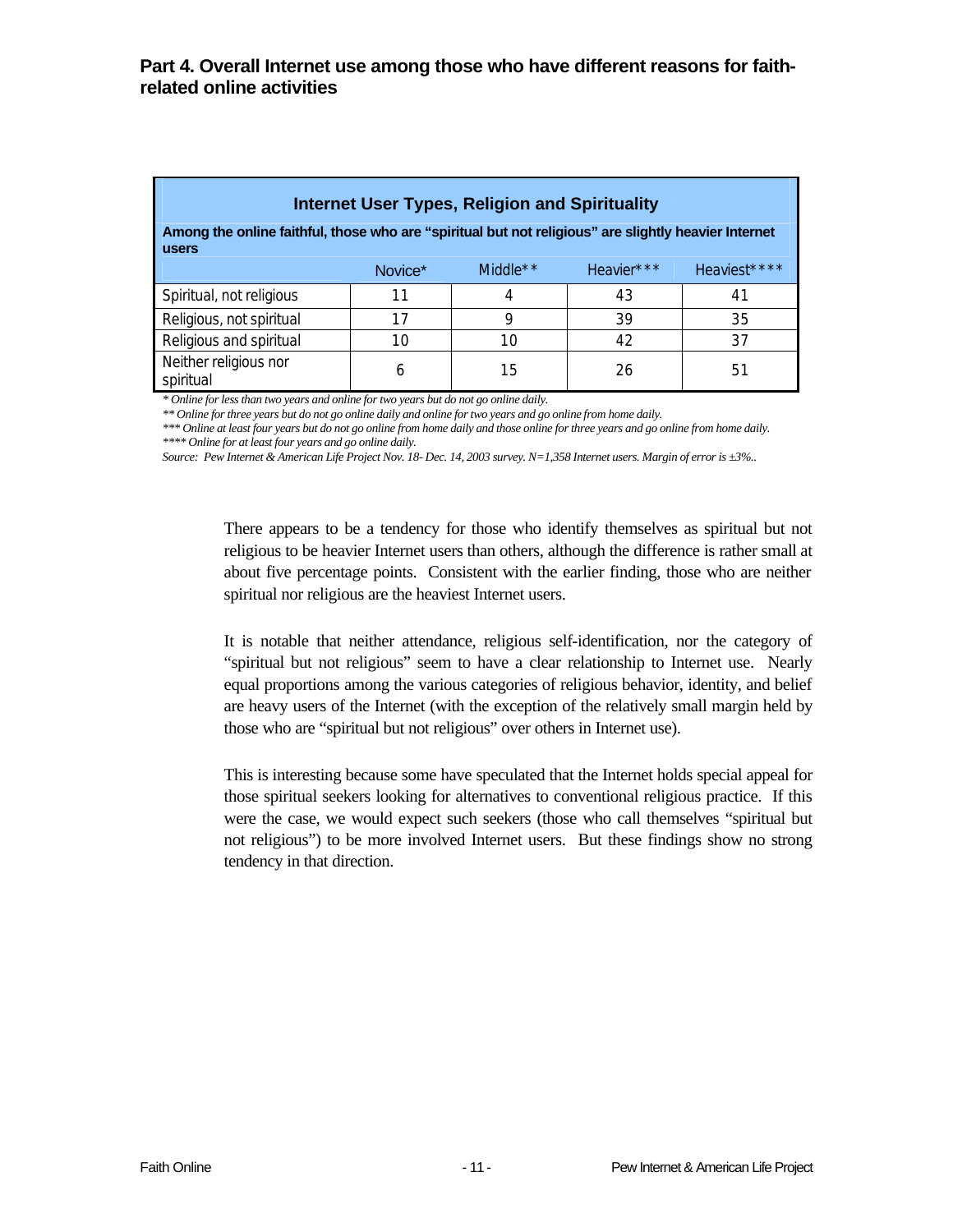

### **Religiously-oriented Internet use among different religious and spiritual profiles**

#### **Church attendance is associated with online spiritual seeking.**

There is no strong relationship between Internet use and religious self-identification with either Protestant, Catholic, Jewish, Evangelical backgrounds, or no faith tradition. Yet interesting differences emerged when we looked for relationships between frequency of church attendance and the reasons that people go online for faith-related purposes.

| <b>Church Attendance and Internet Activities</b>                                                                                                                                                                       |     |                                                                             |     |  |
|------------------------------------------------------------------------------------------------------------------------------------------------------------------------------------------------------------------------|-----|-----------------------------------------------------------------------------|-----|--|
|                                                                                                                                                                                                                        |     | Personal religious or spiritual activities are the most popular ones online |     |  |
| Those who use the<br>Those who use the<br>Those who get<br>Internet for personal<br>Internet for<br>religion news<br>religious and spiritual<br>institutional religious<br>online<br>and spiritual reasons<br>purposes |     |                                                                             |     |  |
| Attend church at least<br>s once a week                                                                                                                                                                                | 39% | 67%                                                                         | 51% |  |
| . Once a month                                                                                                                                                                                                         | 36  | 56                                                                          | 45  |  |
| Several times per<br>vear                                                                                                                                                                                              | 27  | 50                                                                          | 26  |  |
| Don't attend services                                                                                                                                                                                                  | 23  | 38                                                                          | 16  |  |

S<sup>Source:</sup> Pew Internet & American Life Project Nov. 18- Dec. 14, 2003 survey. N=1,358 Internet users. Margin of error is<br>S<sub>+3%</sub> *±3%.*

i

Sixty-seven percent of respondents who attend religious services weekly or more report engaging in at least one of the more personally-oriented Internet behaviors. The most frequent church attenders are also the most likely to be interested in religion news. What is particularly interesting is that the personally-oriented behaviors – sending, receiving, forwarding spiritual or religious email, sending an e-greeting card, or making a prayer request online – are more popular than either the more institutional behaviors or news interest across all categories of attendance.

Earlier, we noted that we found no relationship between church attendance and overall Internet use. This means that it is not just those who are online more frequently who engage in these practices, but rather, these practices are appealing to people across all of our categories of religion and spirituality and across all levels of Internet use. We did see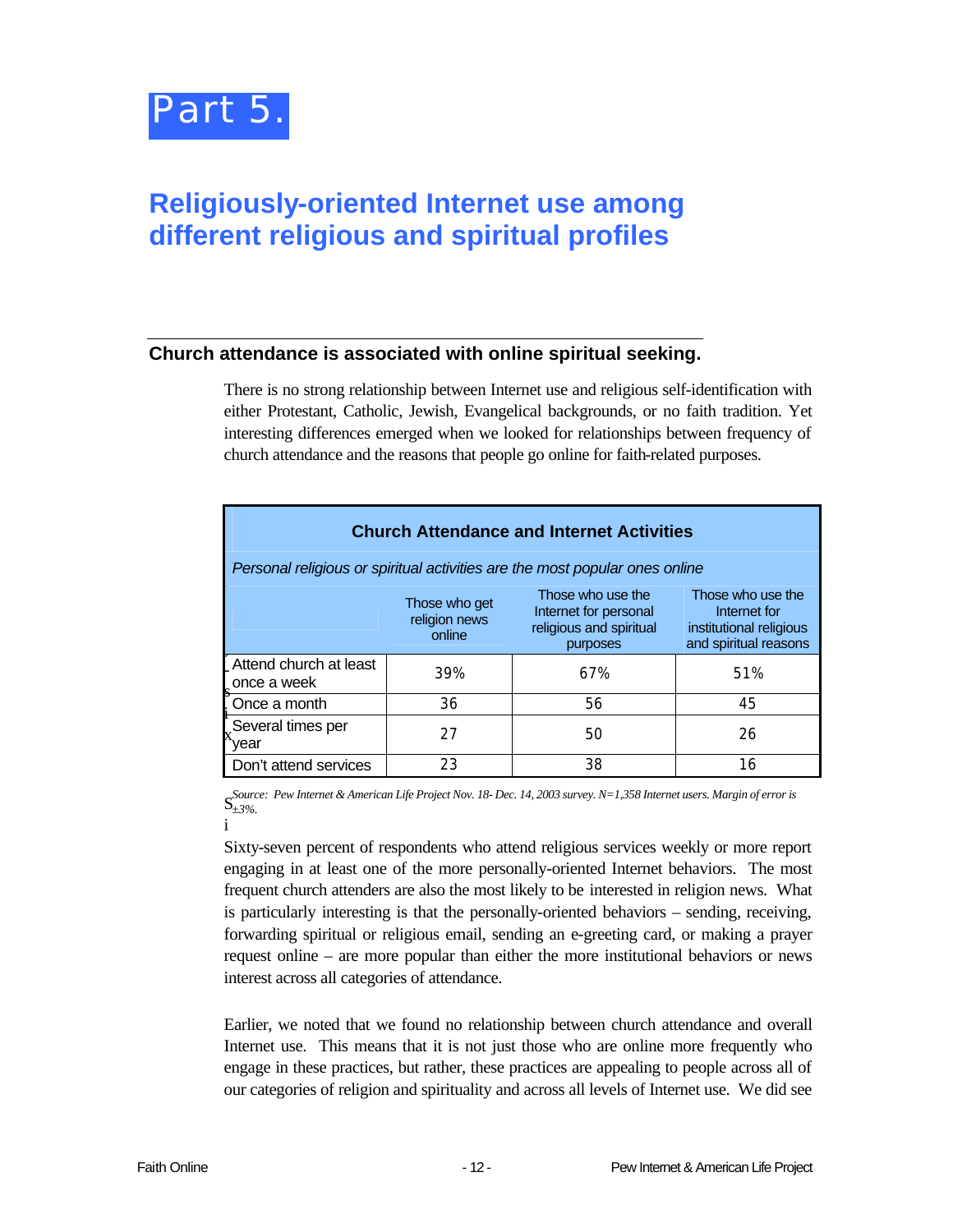#### **Part 5. Religiously-oriented Internet use among different religious and spiritual profiles**

some differences in the appeal of these practices among differing religious affiliations, but the differences were slight.

#### **Denominations show some differences in online seeking activities.**

Protestants are more likely than Catholics to seek out religion news, express their religious or spiritual beliefs personally, or engage in practices related to institutions of religion, and Evangelical Protestants were particularly likely to do these things. Sixty percent of Protestants and 69% of Evangelicals engage in the more personal behaviors, while fewer Catholics report doing so. Jews are more interested in religion news than Protestants in general, but Evangelicals show the highest level of interest in religion news among Protestants.

| <b>Religious Identification and Internet Activities</b>                                                  |                                                                                                                                                                                                                     |     |     |  |  |
|----------------------------------------------------------------------------------------------------------|---------------------------------------------------------------------------------------------------------------------------------------------------------------------------------------------------------------------|-----|-----|--|--|
| Evangelicals and other Protestants are the most involved in the personally-oriented<br>online activities |                                                                                                                                                                                                                     |     |     |  |  |
|                                                                                                          | Those who use the<br>Those who use the<br>Internet for personal<br>Those who get<br>Internet for<br>religion news online<br>religious and spiritual<br>institutional religious<br>and spiritual reasons<br>purposes |     |     |  |  |
| Protestant                                                                                               | 35%                                                                                                                                                                                                                 | 60% | 41% |  |  |
| Catholic                                                                                                 | 32                                                                                                                                                                                                                  | 51  | 34  |  |  |
| <b>Jewish</b>                                                                                            | 38                                                                                                                                                                                                                  | 54  | 54  |  |  |
| Other                                                                                                    | 28                                                                                                                                                                                                                  | 55  | 37  |  |  |
| None                                                                                                     | 22                                                                                                                                                                                                                  | 29  | 12  |  |  |
| Evangelical                                                                                              | 41                                                                                                                                                                                                                  | 69  | 49  |  |  |

*Source: Pew Internet & American Life Project Nov. 18- Dec. 14, 2003 survey. N=1,358 Internet users. Margin of error is ±3%*

#### **Faith profiles make a difference in spiritually-related Internet use.**

What about the persons who self-identified as "spiritual but not religious?" Are they more likely than others to engage in the more personally-oriented religious or spiritual behaviors online?

Clearly, the spiritual but not religious online "seekers" are more likely to employ the Internet for personal religious or spiritual behaviors than to go online for either news or for reasons related to religious institutions. Yet what is particularly interesting is that when we compare this group with those who consider themselves both spiritual and religious, those who are *both* spiritual *and* religious are more likely by 15 percentage points to engage in personal religious/spiritual behaviors.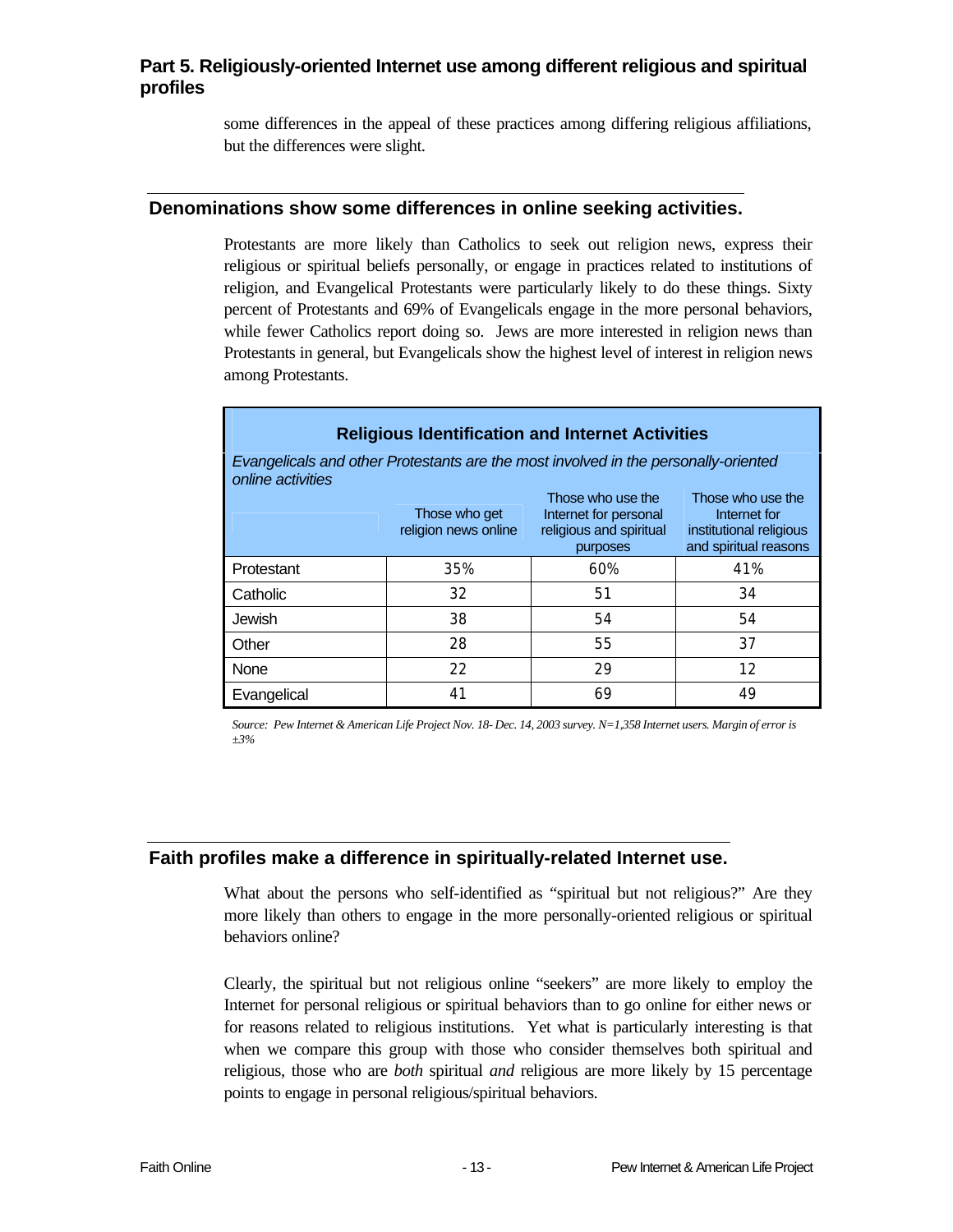#### **Part 5. Religiously-oriented Internet use among different religious and spiritual profiles**

These findings suggest that some of the conventional wisdom about the Internet's role in fostering religious "seeking" may be misguided. To elaborate on what was said earlier regarding assumptions about those who were thought to use the Internet for spiritual seeking, we might have expected that the demographic categories most involved with the Internet—higher educated, higher income, and non-minorities—would be the most likely to eschew traditional religion and engage in spiritual "seeking" online.

Instead, the results of this survey seem to point in another direction. While the Internet does provide a range of opportunities for individuals to express themselves in religious or spiritual terms, these online behaviors seem to be as much a part of the online experience for those *within* traditional categories of religious self-identification as *beyond* them.

#### **Religion, Spirituality and Internet Activities**

*Those who are spiritual and religious are the most likely to use the Internet for personal religious or spiritual purposes*

|                          | Those who get<br>religion news online | Those who use the<br>Internet for personal<br>religious and spiritual<br>purposes | Those who use the<br>Internet for<br>institutional religious<br>and spiritual reasons |
|--------------------------|---------------------------------------|-----------------------------------------------------------------------------------|---------------------------------------------------------------------------------------|
| Spiritual, not religious | 34%                                   | 51%                                                                               | 31%                                                                                   |
| Spiritual, not religious | 22                                    | 42                                                                                | 26                                                                                    |
| Religious and spiritual  | 36                                    | 66                                                                                | 47                                                                                    |
| <b>Neither</b>           | 13                                    | 28                                                                                | 10                                                                                    |

*Source: Pew Internet & American Life Project Nov. 18- Dec. 14, 2003 survey. N=1,358 Internet users. Margin of error is ±3%.*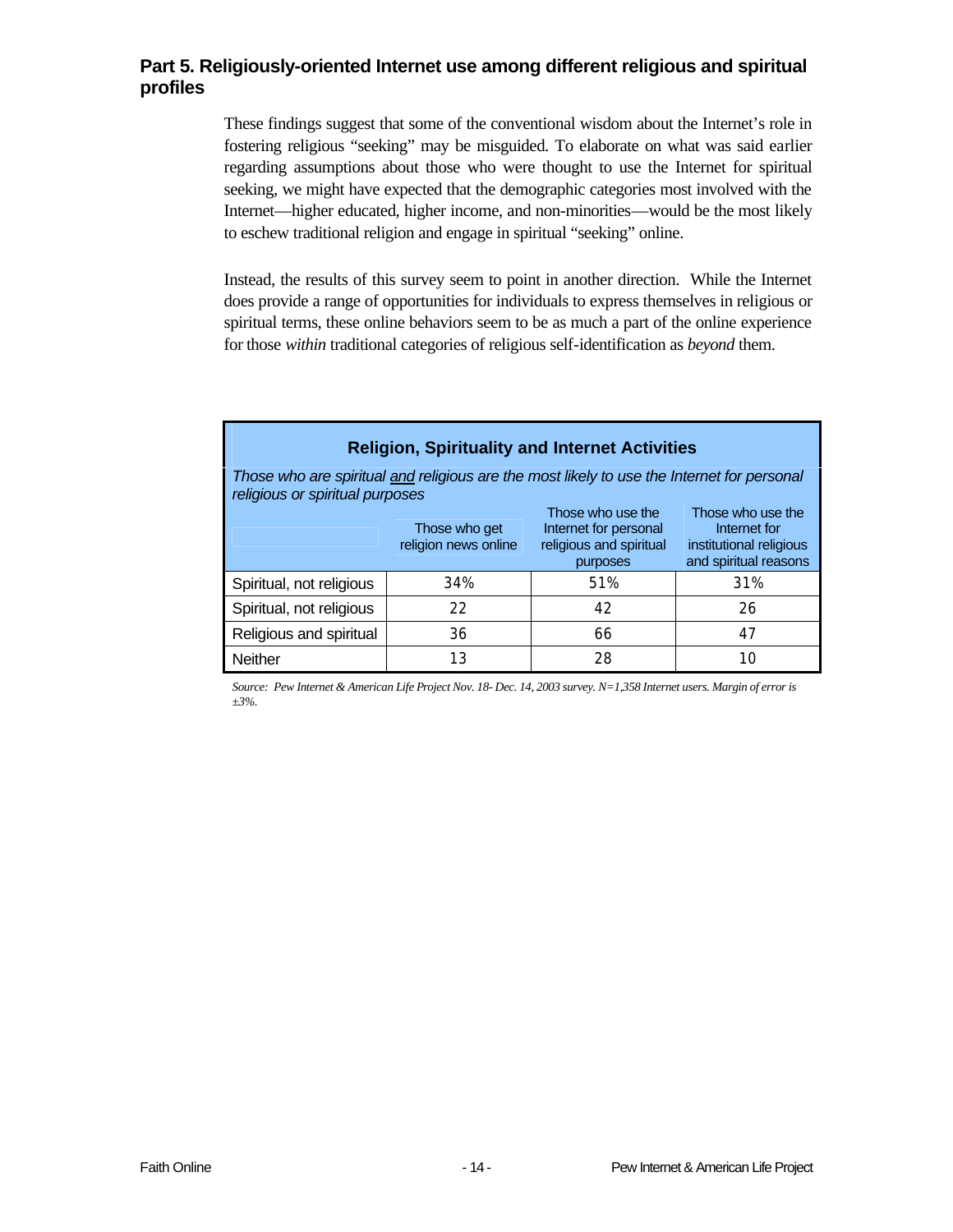

### **Online religious "seeking"**

#### **Deep connections to church matter to the online faithful as they seek spiritual material on the Internet.**

One potential difference we have not yet explored is whether or not online spiritual "seekers" are more likely than those in traditional religious organizations to seek out information about a variety of religions.

People who attend religious services most frequently are more likely than others to seek information online about religion. They are also more likely to seek information about their own religion online than they are to seek information about other religions. This is not surprising, as we might expect that those who attend religious services most frequently would be more loyal to and interested in their own traditions than in the traditions of others. Similarly, those who attend less frequently are more likely to seek out information about other religions rather than information about their own.

This means that less frequent church attenders do express interest in other religions. At the same time, though, those who attend most frequently are somewhat more likely than others to seek out information about religions other than their own, making them more interested in *all* religions than those who attend less frequently. This undermines the notion that online "seeking" of information about *other* religions would be more exclusively a practice among less frequent attenders of offline religious services. There are also a few patterns of the relationship between "seeking" and religious selfidentification that are worth noting.

| <b>Church Attendance and Seeking Information About Other Religions</b><br>and One's Own Faith |                                                                                         |     |  |  |
|-----------------------------------------------------------------------------------------------|-----------------------------------------------------------------------------------------|-----|--|--|
|                                                                                               | Frequent attenders are more interested than others in online information about religion |     |  |  |
| Seek information about<br>Seek information about<br>other religions<br>own religion           |                                                                                         |     |  |  |
| Attend church at least once a week                                                            | 37%                                                                                     | 30% |  |  |
| Once a month                                                                                  | 25                                                                                      | 21  |  |  |
| Several times per year<br>28<br>20                                                            |                                                                                         |     |  |  |
| Don't attend services                                                                         | 15                                                                                      | 17  |  |  |

*Source: Pew Internet & American Life Project Nov. 18- Dec. 14, 2003 survey. N=1,358 Internet users. Margin of error is ±3%.*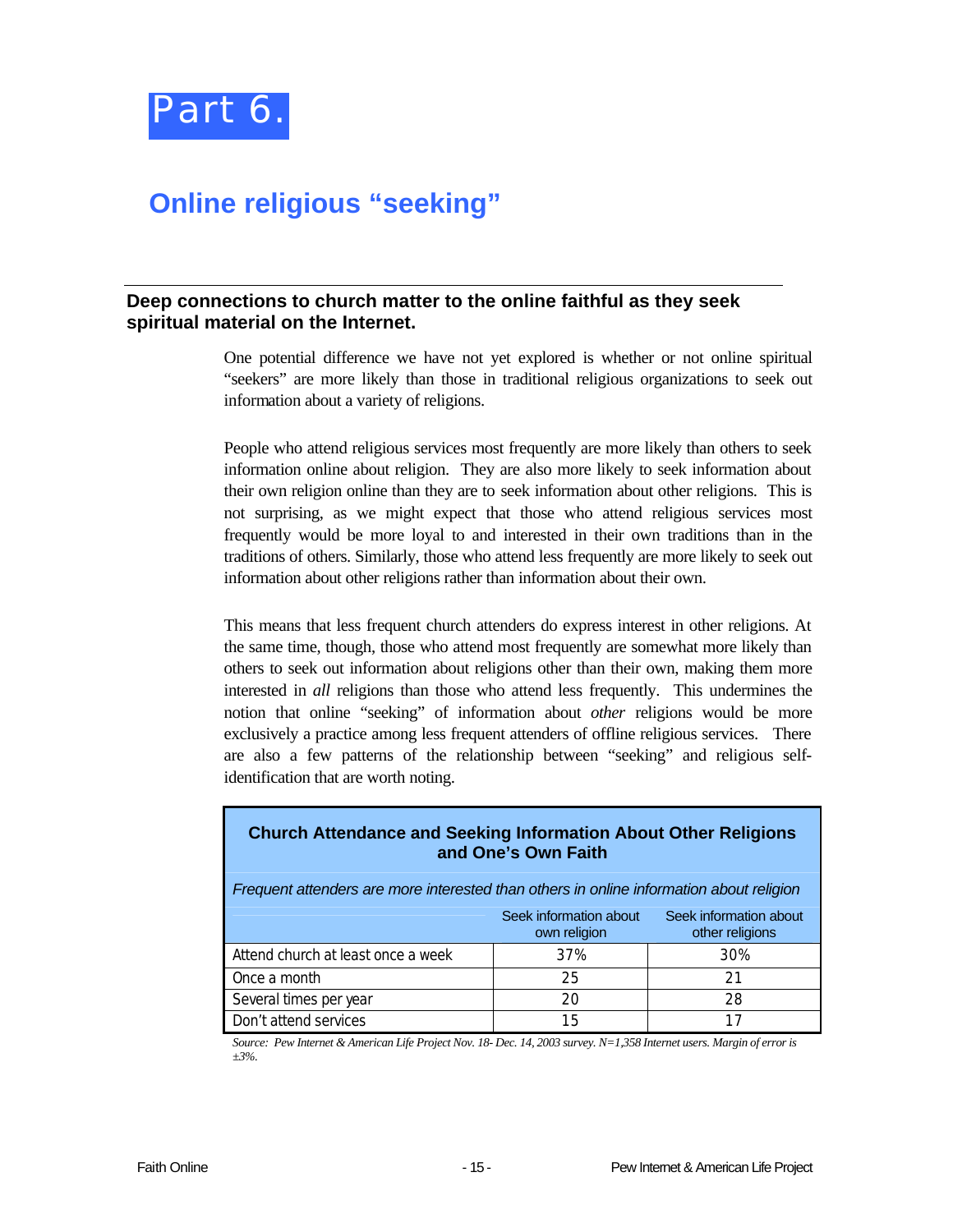#### **Part 6. Online religious "seeking"**

The survey found that those who attend religious services less frequently were actually *less* likely to seek information on other traditions for their own growth (only 13% reported that reason for doing so), and more likely to say that they looked at information on other traditions just to find out about them (61%). Thus, those who are less frequent attenders also seem to be less interested in religious and spiritual practices in general than those who attend religious services more frequently.

| <b>Church Attendance and Seeking Practices</b>                                                                                                              |     |     |     |  |
|-------------------------------------------------------------------------------------------------------------------------------------------------------------|-----|-----|-----|--|
| The most frequent attenders are the most likely to seek material about others' faiths to<br>help them in their own faith journeys.                          |     |     |     |  |
| Seek information<br>Seek information<br>about other faiths<br>about other faiths<br><b>Both</b><br>just to find out about<br>for personal<br>growth<br>them |     |     |     |  |
| Attend church at least once a<br>week                                                                                                                       | 16% | 42% | 36% |  |
| Once a month                                                                                                                                                | 8   | 74  | 11  |  |
| Several times per year                                                                                                                                      | 13  | 61  | 26  |  |
| Don't attend services                                                                                                                                       | 9   | 56  | 33  |  |

*Source: Pew Internet & American Life Project Nov. 18- Dec. 14, 2003 survey. N=1,358 Internet users. Margin of error is ±3%.* 

This is consistent with the recent research of sociologists Penny Long Marler and Kirk Hadaway. They have argued that the trend in U.S. religion is not in a change from an orientation to religious traditions to a "seeker" orientation outside of those traditions, but for those *within* religious traditions to be more "seeker" oriented and those *outside* of such traditions to be less interested in religion or spirituality altogether. Thus, Internet users who are not involved in religious organizations are less likely to be "seekers" who are finding new forms of religion on the Internet, and more likely to be as uninterested in religion online as they are offline.

#### **Denomination makes a difference.**

Catholics are the least likely to go online for information about religion either about their own tradition or about the traditions of others. Among both Protestants and Catholics, equal percentages report looking online for information about their own faith and that of others. Both Jews and Evangelicals reported more interest in looking for information about their own religion than for information about other religions. Those who profess no religious identification are — not surprisingly — more likely to seek information about other religions.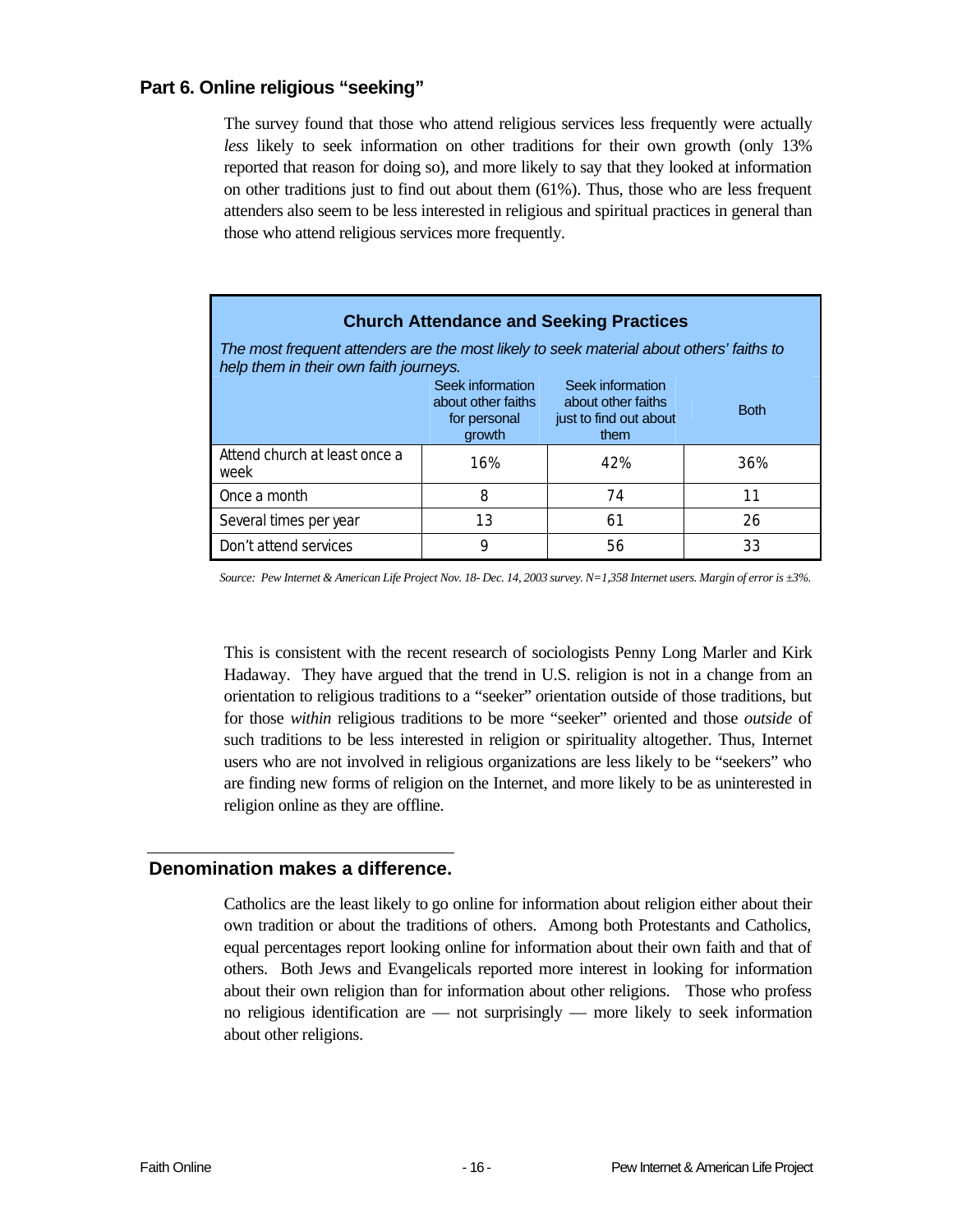| Catholics are the least interested in online information about either their own faith<br>or the faiths of others |                                        |                                           |  |
|------------------------------------------------------------------------------------------------------------------|----------------------------------------|-------------------------------------------|--|
|                                                                                                                  | Seek information about own<br>religion | Seek information about other<br>religions |  |
| Protestant                                                                                                       | 30%                                    | 29%                                       |  |
| Catholic                                                                                                         | 20                                     | 19                                        |  |
| <b>Jewish</b>                                                                                                    | 38                                     | 30                                        |  |
| Other                                                                                                            | 38                                     | 27                                        |  |
| <b>None</b>                                                                                                      | 27                                     | 37                                        |  |
| Evangelical                                                                                                      | 36                                     | 33                                        |  |

#### **Religious Identification and Religious Information Seeking**

*Source: Pew Internet & American Life Project Nov. 18- Dec. 14, 2003 survey. N=1,358 Internet users. Margin of error is ±3%.*

#### **What they seek often depends on the nature of their spirituality.**

Those who are spiritual but not religious report a slightly greater tendency to look online for information about faiths other than their own, but a higher percentage of those who self-identify as both spiritual and religious seek information about the faiths of others.

| <b>Faith Profiles and Online Information</b>                                                                                                 |     |     |  |  |
|----------------------------------------------------------------------------------------------------------------------------------------------|-----|-----|--|--|
| Those who are "spiritual and religious" are the most interested in online information<br>about both their own faith and the faiths of others |     |     |  |  |
| Seek information about own<br>Seek information about<br>other religions<br>religion                                                          |     |     |  |  |
| Spiritual but not religious                                                                                                                  | 22% | 26% |  |  |
| Religious but not spiritual                                                                                                                  | 23  | 17  |  |  |
| Religious and spiritual                                                                                                                      | 34  | 29  |  |  |
| <b>Neither</b>                                                                                                                               | 15  | 19  |  |  |

*Source: Pew Internet & American Life Project Nov. 18- Dec. 14, 2003 survey. N=1,358 Internet users. Margin of error is ±3%.* 

We therefore looked at whether or not these two groups reported different reasons for why they sought out information on the traditions of others. One might expect that those who self-identified as "spiritual but not religious" would be more likely to say that they sought out information on other religious traditions for their own growth, rather than just to find out about those other traditions.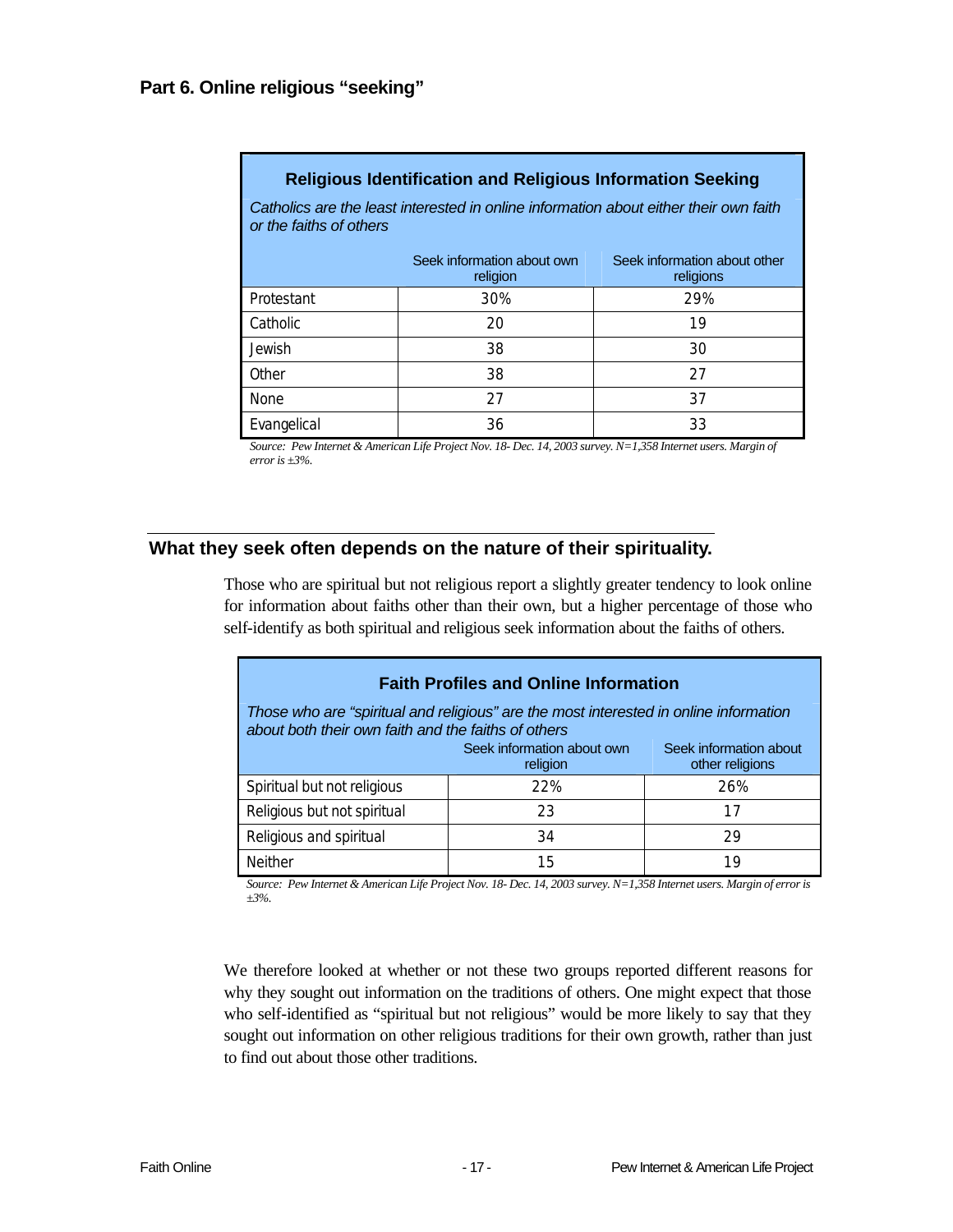#### **Part 6. Online religious "seeking"**

The survey found that those who self-identified as "spiritual but not religious" and those who said that they were both spiritual and religious seemed to seek information on other traditions for their own growth in about equal proportions. Like those who were both spiritual and religious, the majority of those who called themselves "spiritual but not religious" reported going online for information about others' beliefs "just to find out." We then wondered whether those who attended religious services less frequently might be more interested in seeking out information on others' traditions for their own growth.

#### **Faith profiles and the Reasons for Online Seekers to Get Information about Other Religions**

*Those who are "spiritual but not religious" are more likely to seek information about other religious "just to find out about them" rather than for their own spiritual growth*

|                             | Seek information about other<br>faiths for personal growth | Seek information about<br>other faiths just to find out<br>about them | <b>Both</b> |
|-----------------------------|------------------------------------------------------------|-----------------------------------------------------------------------|-------------|
| Spiritual but not religious | 15%                                                        | 57%                                                                   | 26%         |
| Religious but not spiritual | $\overline{\phantom{a}}$                                   | 81                                                                    | 19          |
| Religious and spiritual     | 15                                                         | 45                                                                    | 35          |
| <b>Neither</b>              | -                                                          | 82                                                                    | 18          |

*Source: Pew Internet & American Life Project Nov. 18- Dec. 14, 2003 survey. N=1,358 Internet users. Margin of error is ±3%. .*

#### **Where you live seems to make a difference in what you seek.**

Previous research by the Pew Internet & American Life Project has shown interesting ways that urban and rural Internet users differ. The next two tables explore these differences with reference to online religious/spiritual activities and online "seeking."

| <b>Community Type and Faith Online</b>                                        |                                        |                                           |  |  |  |
|-------------------------------------------------------------------------------|----------------------------------------|-------------------------------------------|--|--|--|
| Rural Internet users are more interested in information about their own faith |                                        |                                           |  |  |  |
|                                                                               | Seek information about own<br>religion | Seek information about<br>other religions |  |  |  |
| Rural                                                                         | 25%                                    | 19%                                       |  |  |  |
| ,Suburban                                                                     | 30                                     | 28                                        |  |  |  |
| - Urban                                                                       | 26                                     |                                           |  |  |  |

v *Source: Pew Internet & American Life Project Nov. 18- Dec. 14, 2003 survey. N=1,358 Internet users. Margin of error is*  e *±3%.*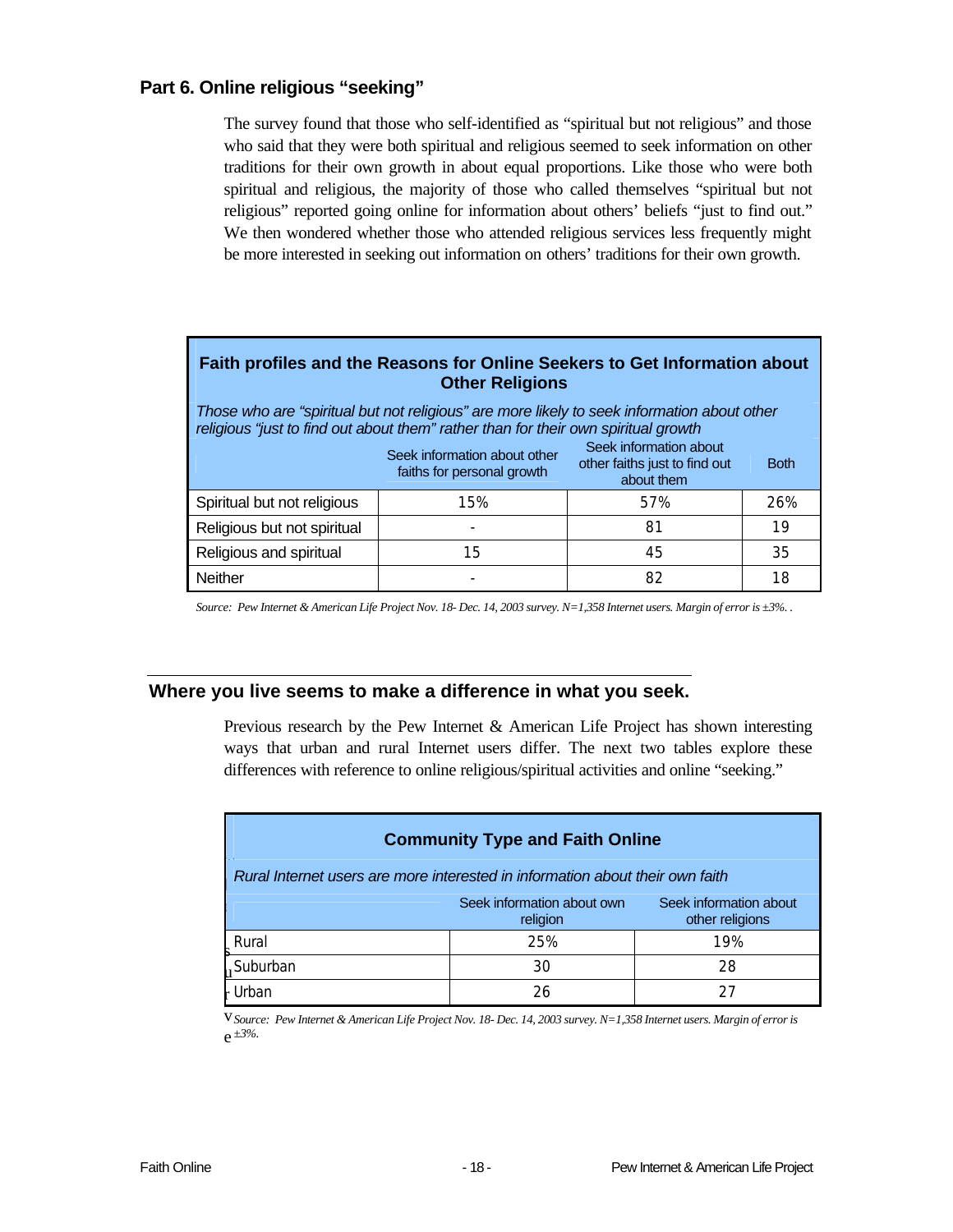#### **Part 6. Online religious "seeking"**

The survey found that a higher percentage of rural Internet users engage in the more personal religious/spiritual online activities than suburban and urban users. This may be explained in part by the fact that a higher percentage of rural residents identify as Evangelicals when compared with those who live in suburban or rural areas. The table above considers the reasons urban and rural users give to explain their motivation for going online for religious information.

Rural residents are much less likely to go online for information about other religions than are their urban and suburban cohorts.

| Why the Online Faithful in Different Areas Get Religious Material                                                |                                                               |                                                                          |             |  |  |
|------------------------------------------------------------------------------------------------------------------|---------------------------------------------------------------|--------------------------------------------------------------------------|-------------|--|--|
| Rural Internet users are more likely to seek out information about other faiths "just to<br>find out about them" |                                                               |                                                                          |             |  |  |
|                                                                                                                  | Seek information<br>about other faiths for<br>personal growth | Seek information<br>about other faiths just<br>to find out about<br>them | <b>Both</b> |  |  |
| Rural                                                                                                            | 30%                                                           | 61%                                                                      | 35%         |  |  |
| Suburban                                                                                                         | 32                                                            | 53                                                                       | 36          |  |  |
| Urban                                                                                                            | 33                                                            | 54                                                                       | 37          |  |  |

*Source: Pew Internet & American Life Project Nov. 18- Dec. 14, 2003 survey. N=1,358 Internet users. Margin of error is ±3%.*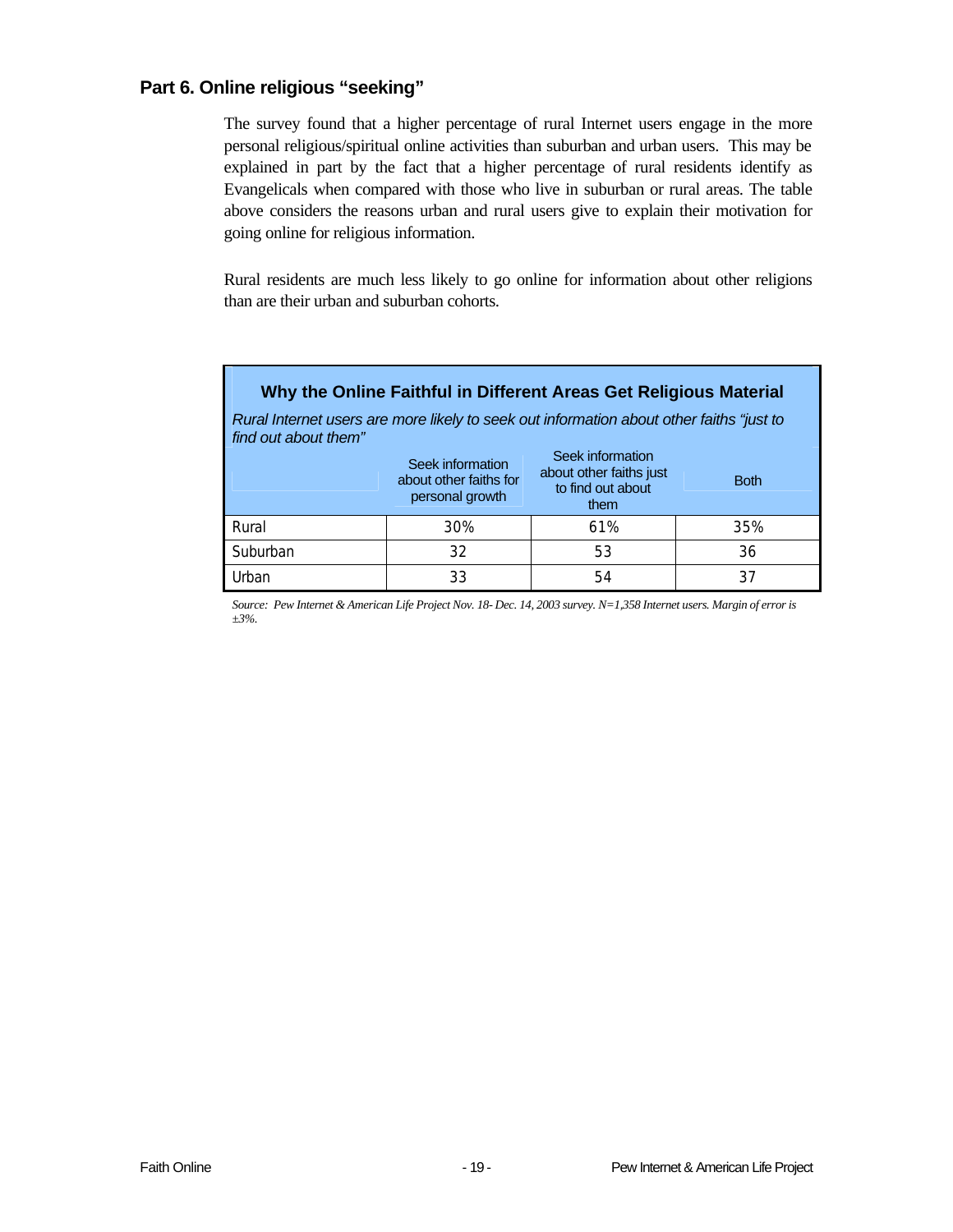

### **Conclusions**

These findings provide insight into the relationship between religion and the Internet. First, this report calls into question the presumption that there is a widespread practice of online religious "seeking" among those who are outside of traditional religions. The study found some evidence that there were people who did use the Internet to find information about traditions other than their own, but "seeking" is clearly a relatively minor phenomenon when compared with the broader range of religious beliefs and behaviors that are expressed online. Second and on a related note, the study found evidence that the online environment is facilitating interactions of a religious or spiritual nature for a variety of people who are actively engaged in traditional religious contexts and bodies.

This second point is actually the bigger and more interesting story. The study found that those we have termed the "online faithful" are not using the Internet solely to learn about or interact with others within their own faith groups, nor are they using the Internet primarily to facilitate congregational business. Members of this group are most interested in using the Internet to express their own personal religious or spiritual beliefs (as measured in this study by the passing along of religious or spiritual emails, the sending of e-greeting cards, and the soliciting of prayer requests). To a lesser extent, they are also interested in seeking information about their own traditions and about the traditions of others.

The subset of the "online faithful" that have self-identified as Evangelical are even more likely to engage in these personal expressions of faith than those from other religious traditions. They are even more likely to seek information about traditions other than their own. Across the board, those who regularly attend religious services use the Internet for religious and spiritual purposes more frequently than those who attend religious services less regularly.

Rather than providing a safe haven for religious experimentation for those disaffected from religious traditions, therefore, the Internet seems to be fostering the development of religious and spiritual practices that are nonetheless at some distance from the traditions of organized religion. These practices are more personally expressive and more individually oriented and, consistent with contemporary research on trends in American religion, they are more likely to take place among those who have a commitment to traditional religious organizations than among those outside of those traditions.

There are several potential implications to these findings. It is possible that those currently affiliated with religious institutions will maintain a foothold in both the online and offline worlds, remaining loyal to their offline affiliations while also continuing to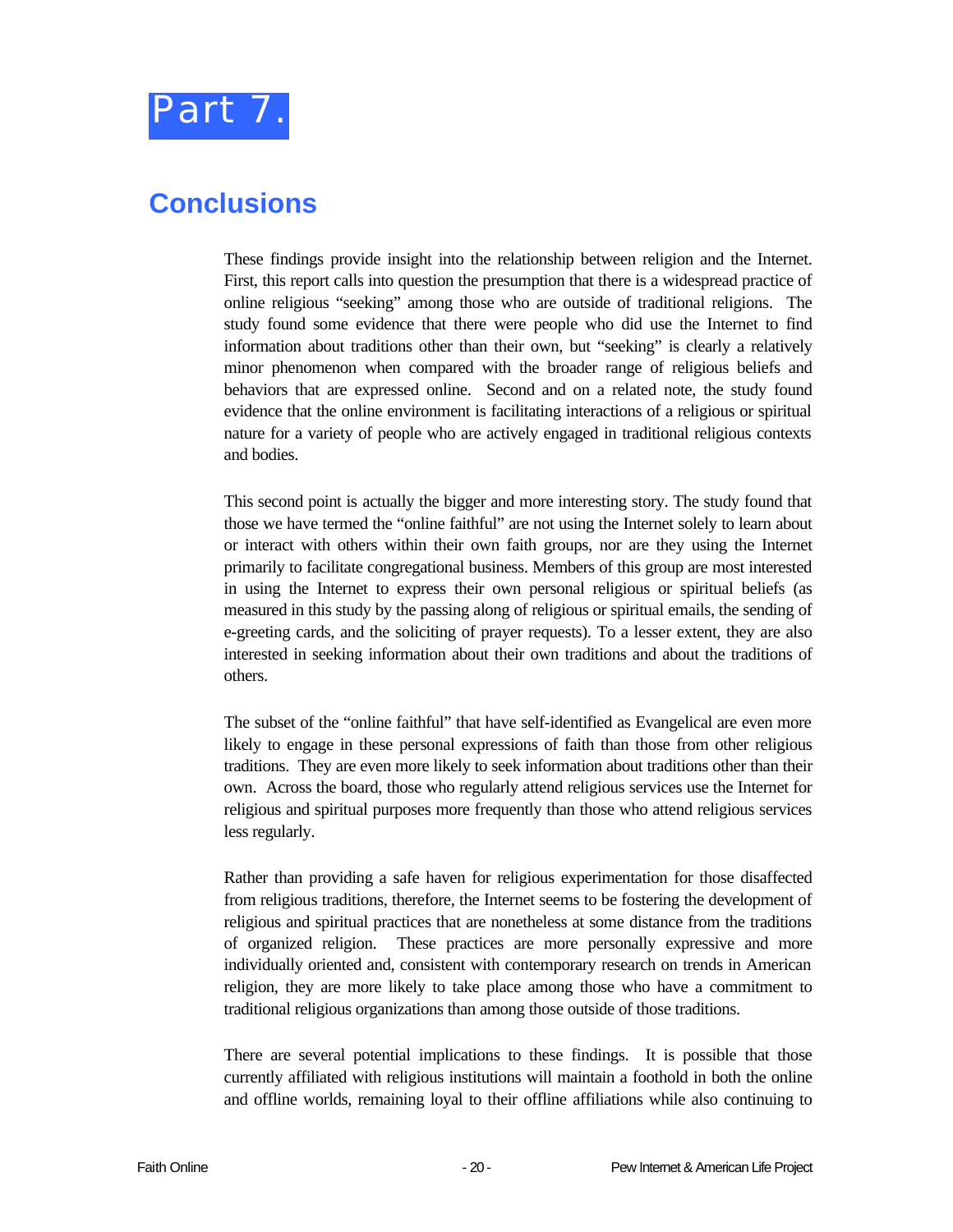#### **Conclusions**

use the Internet for more personal expressions of their faith. On the other hand, we may see an integration occur between the two, with offline traditions becoming more personally oriented and online practices more fully recognized and integrated into the lives of religious organizations and traditions.

While the practices of the online faithful may not result in a distinct social reality, it is clear that the online seeking and networking that we see evidence of here are serving to exacerbate the ongoing challenges that are currently faced by what we think of as traditional religion. It may be that as individuals come to exercise more and more autonomy in matters of faith, the Internet may then come to play an increasingly important role in providing resources for seeking that takes them outside of formal religious traditions. What will result remains to be seen.